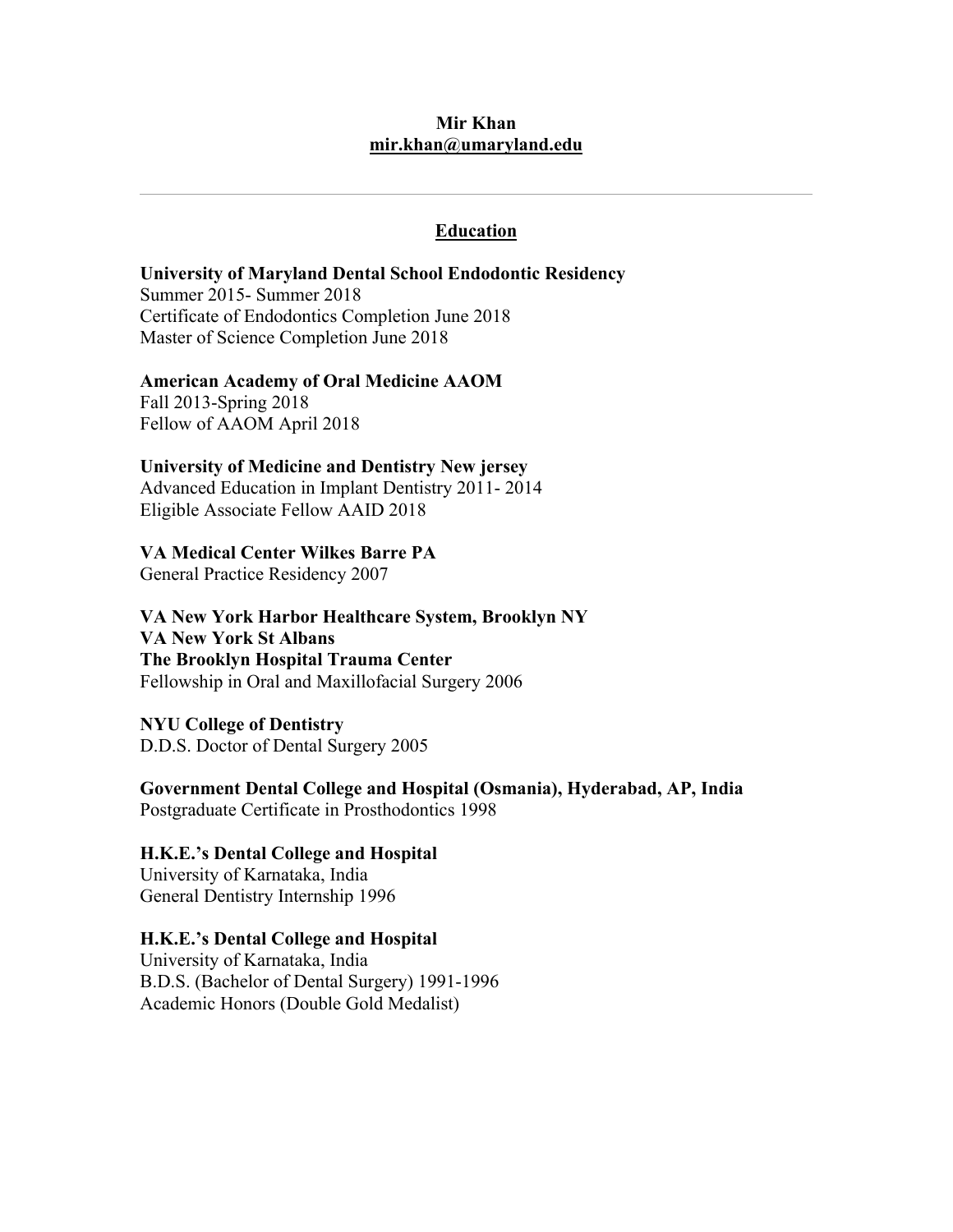# **Professional Experience**

## **Teaching Resident–University of Maryland Fall 2015 - Current**

- Teach 2nd year dental students the basics of endodontics in a pre-clinical course
- Supervise 3rd and 4th year dental students in their treatment of patients

## **Dental GPR Residency Program Director**

VA Medical Center, Wilkes Barre PA – Spring 2007- 2015

## **Senior GPR Resident**

VA Medical Center, Wilkes Barre, PA -2007.

## **Fellowship in Oral and Maxillofacial Surgery**

VA New York Harbor Healthcare System, Brooklyn NY -2006

# **Intern Doctor in Oral and Maxillofacial Surgery and Oncology Unit**

Paradise Dental Hospital & Maxillofacial Center, Hyderabad, AP, India -1998-1999

## **Postgraduate Resident (Senior Internship) in Prosthodontics**

Government Dental College and Hospital (Osmania), Hyderabad, AP, India -1997-1998

## **General Practice Residency**

University of Karnataka, H.K.E.'s Dental College and Hospital, India -1995-1996

# **Research Experience**

Resident, University of Maryland Dental Summer 2015 – Current

Estimating the accuracy of the CBVT InVesalius imaging software to measure the volume of the simulated periapical defects in a human cadaver mandible. Summer 2016

Mentor: Dr. Patricia Tordik

• Poster presentation at 2017 AAE national conference

• Analyzed the accuracy of Carestream InVesalius imaging software to estimate the volume of simulated periapical defects in cadaver mandible as compared to true volume.

# **Professional Achievements**

2015- Successful Accreditation of General Practice Residency Program at VAMC Wilkes Barre from the Commission of Dental Accreditation (CODA)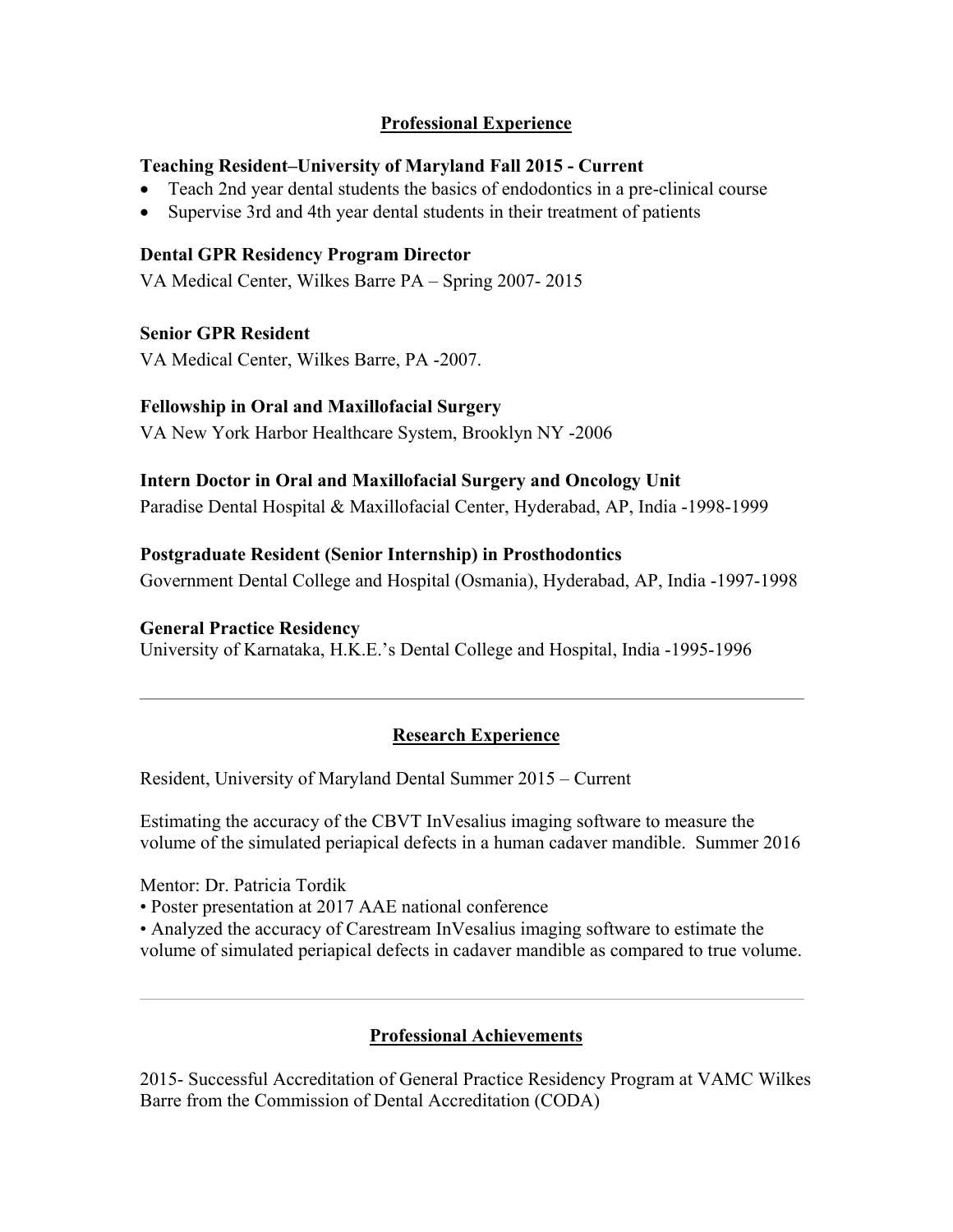2008- Successful Accreditation of General Practice Residency Program at VAMC Wilkes Barre from the Commission of Dental Accreditation (CODA)

# **Academic Honors**

- Fellow American Academy of Oral Medicine (AAOM) 2018
- Board Eligibility American Board of General Dentistry (ABGD) 2016
- Associate fellow Eligibility Implant Dentistry (AAID) 2018
- Masters American Academy of General Dentistry (MAGD) 2013
- Fellow American Academy of General Dentistry (FAGD) 2011

## **Academic Awards**

- Service Award for the Dedicated Service to Veterans VA Medical Center Wilkes Barre, PA USA 2014
- America's Top Dentist Award Consumers Research Council of America 2014
- International College of Dentist Leadership Award for highest professional achievement NYU College of Dentistry U.S.A 2005
- Gold Medal and Certificate of Recognition (*Dr. Kalolgi Award*) for scholastic achievement in all four years of B.D.S program from Karnataka University India 1996
- Gold medal and Certificate of Recognition (*Dr. M.A. Raoff Award*) for scholastic achievement in all four years of B.D.S program Karnataka University India 1996
- Certificate of Merit & Merit Shield Excellence in Periodontics. Annual Conference of Indian Society of Periodontology 1995
- Certificate of Excellence H.K. E's Dental College & Hospital, Securing distinction in orthodontics periodontics, oral surgery and operative dentistry/Endodontics, final year – B.D.S. 1995
- Certificate of Excellence H.K. E's Dental College & Hospital, Securing distinction in General Medicine, 3rd year – B.D.S. 1994
- Certificate of Excellence H.K. E's Dental College & Hospital, Securing distinction in General Surgery, 3rd year – B.D.S. 1994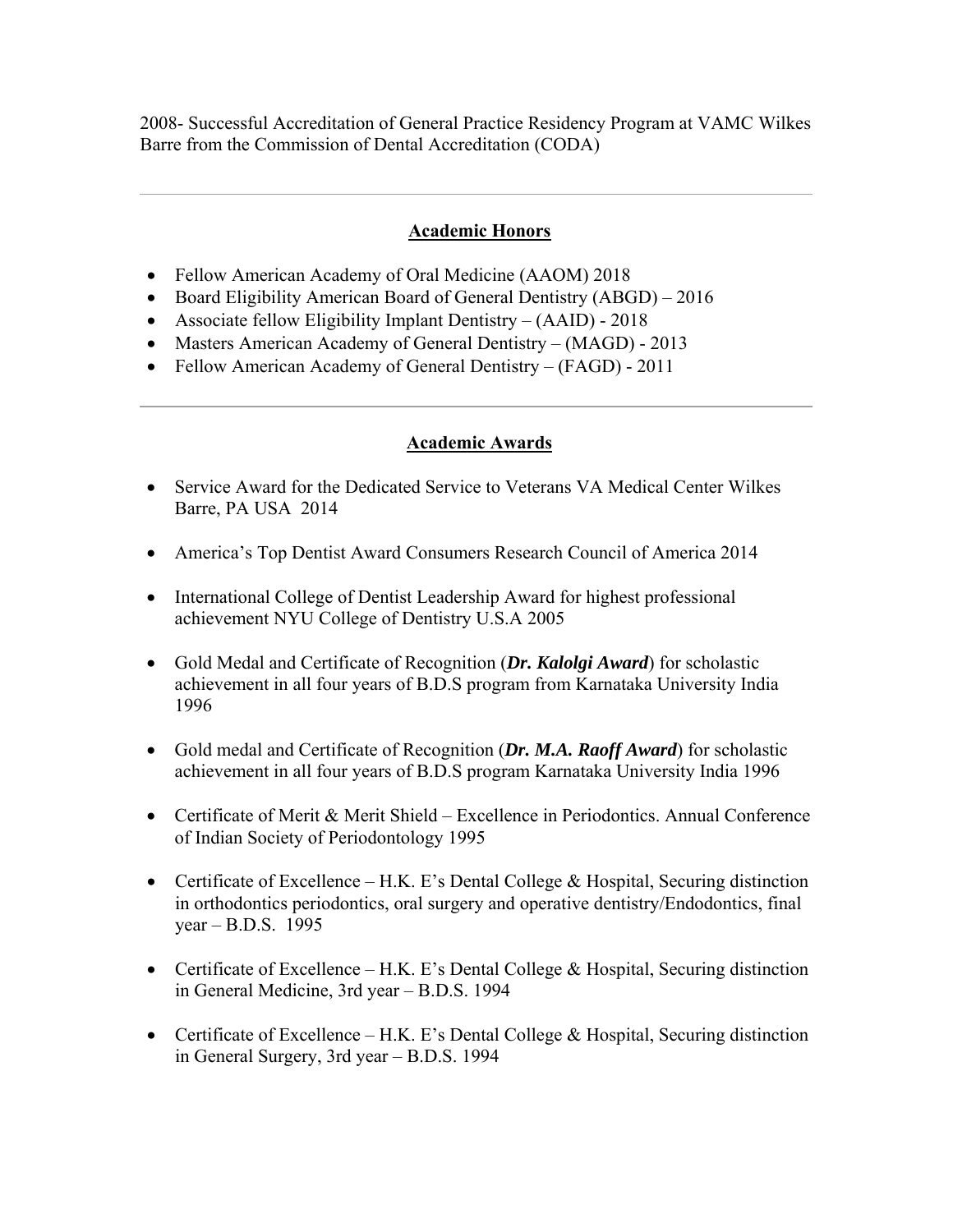- Certificate of Excellence H.K. E's Dental College  $\&$  Hospital, Securing distinction in oral medicine, oral radiology, community dentistry and pedodontics, 3rd year – B.D.S. 1994
- Certificate of Excellence -H.K. E's Dental College & Hospital, Securing distinction in Pharmacology, 2nd year – B.D.S. 1993
- Certificate of Excellence H.K.E's Dental College & Hospital, Securing distinction in Pathology, Microbiology, Dental Anatomy, Oral Embryology & Histology, 2nd year – B.D.S. 1993

# **Licensures/Certifications**

- Basic Cardiac Life Support 2018
- State of New York Dental License Fall 2007- Current

# **Board Certifications**

- Board eligible American Board of General dentistry 2018
- North East Regional Boards Clinical Licensure Examination 2005 Present
- National Dental Board Examinations 2005

# **Professional Membership Organization & Activities**

- Member of American association of Endodontics AAE 2014 Present
- Member Association of Dental Traumatology AADT 2016 Present
- Member American Academy of Oral Medicine AAOM 2014 Present
- Member-American Dental Education Association ADEA 2014 Present
- Member American Academy of Implant Dentistry AAID 2012 Present
- Member-American Academy of General Dentistry AGD 2007 Present
- Member-American Dental Association ADA 2002 -Present
- Member-American Academy of Cosmetic Dentistry AACD 2013 Present
- Member American Dental Society of Anesthesiology 2013 Present
- Graduate Member of the Pankey Institute of Advanced Continuing Dental Education FL 2007 - Present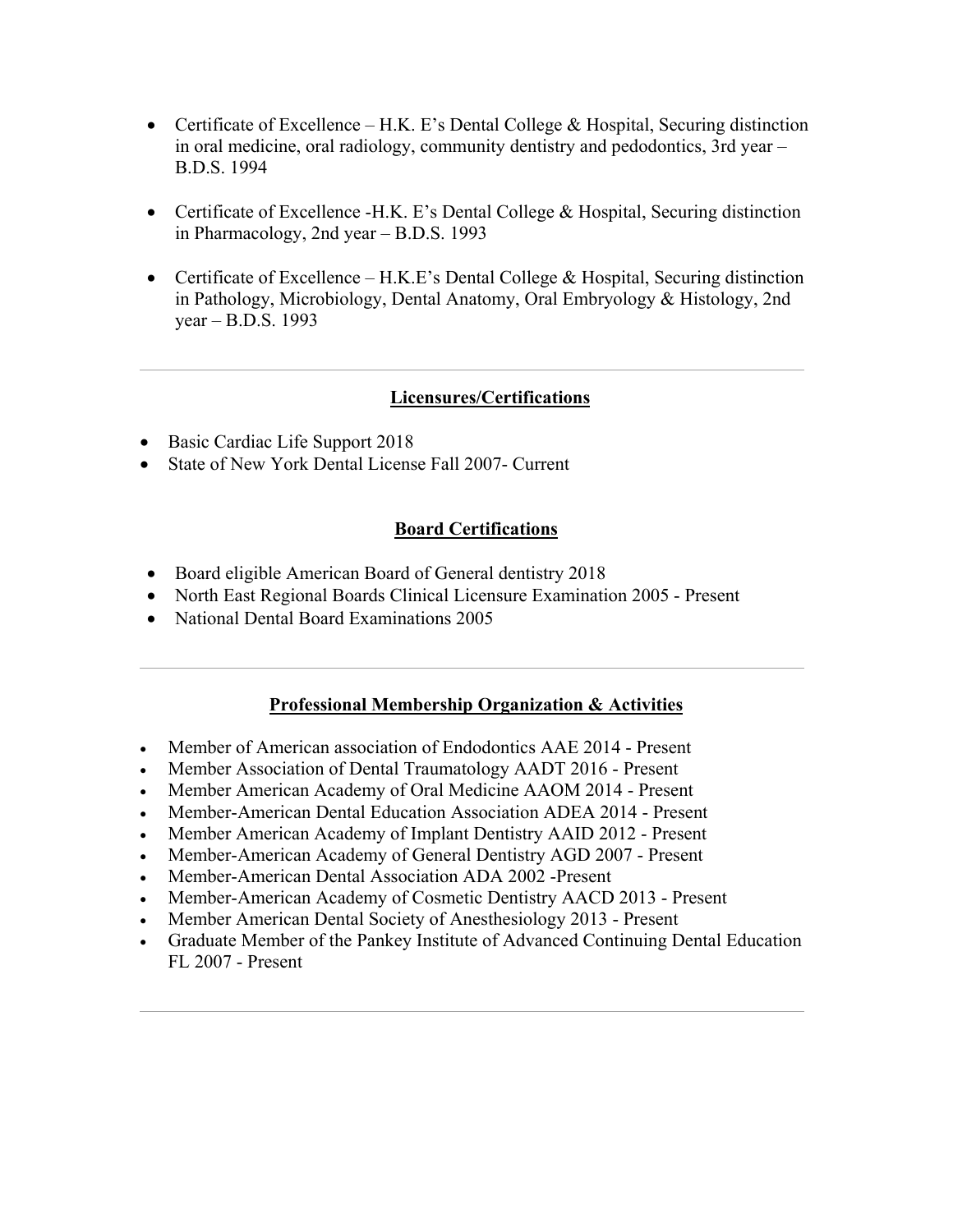# **Community Service 2007 – 2015**

Homeless Veteran Program: Provided dedicated individualized comprehensive oral screenings and multidisciplinary oral health care to the homeless veteran population.

# **Teaching Experience**

Dental GPR Director 2007 - 2015 Teaching Resident–University of Maryland Spring 2016. Current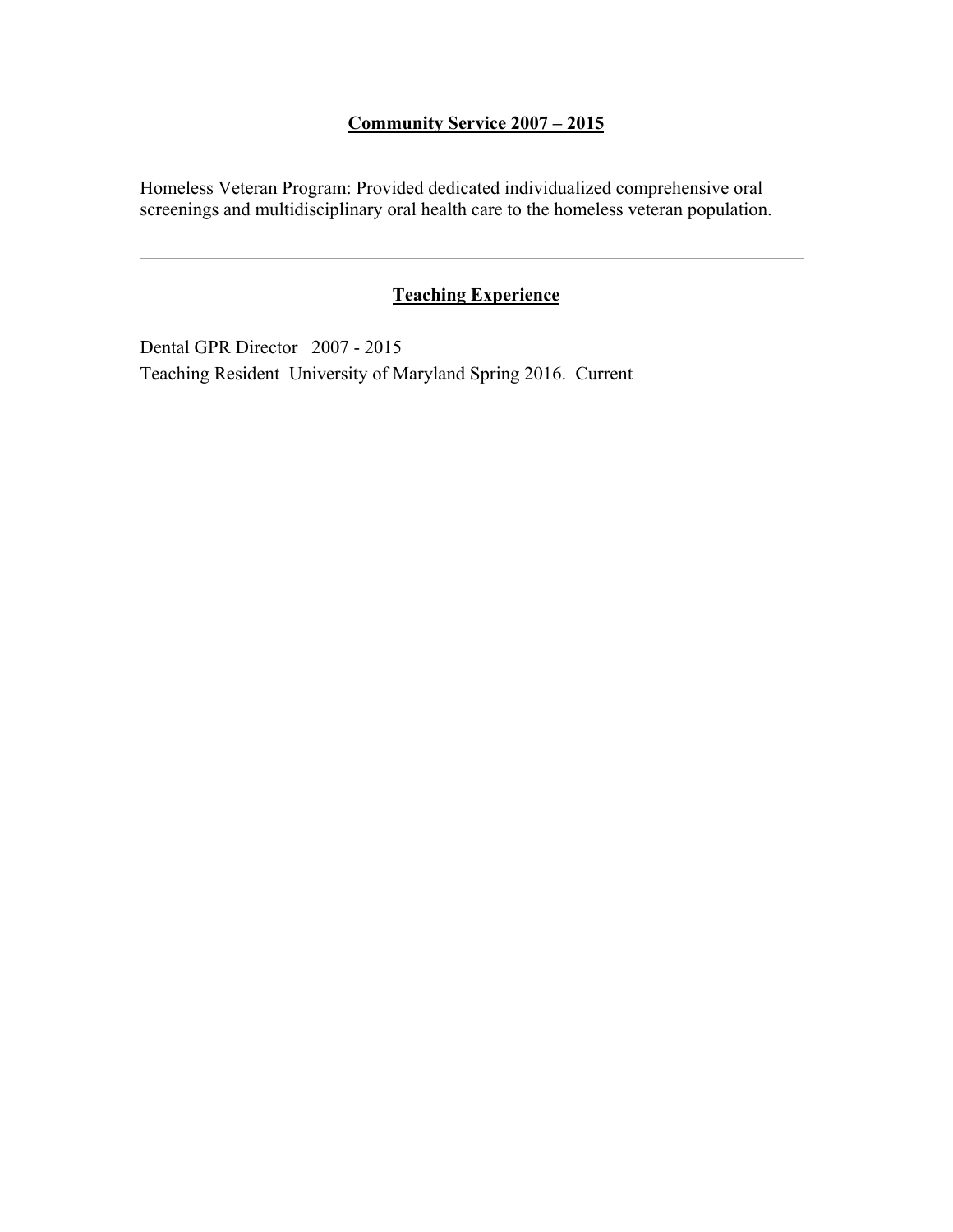### **ABSTRACT**

**TITLE**: Estimating accuracy of the CBVT InVesalius Imaging Software to measure the volume of simulated periapical defects in a human cadaver mandible.

Mir Khan, Master of Science 2018

Thesis Directed By: Patricia A. Tordik, DMD, FICD

**AIM**: This *invitro* study tested the accuracy of the CBVT InVesalius software to determine volumetric data as compared to true volume.

**METHODOLOGY:** Ten artificial periapical osseous defects of similar size were created bilaterally in the posterior region of a human cadaver mandible. Vinyl polysiloxane impression material was injected to create a replica of each defect. The true volume of each replica was obtained using Archimedes' method and compared to volumetric measurements done by InVesalius. Statistical analysis was performed with one-way ANOVA and the significance level was set to  $p \le 0.05$ .

**RESULTS:** The mean difference in volume measurement for InVesalius (.0454 cc) and Archimedes' method (.0436 cc) was very small ( $p = .48$ ).

**CONCLUSION:** CBVT InVesalius imaging software appeared to be a true representation of the true volume.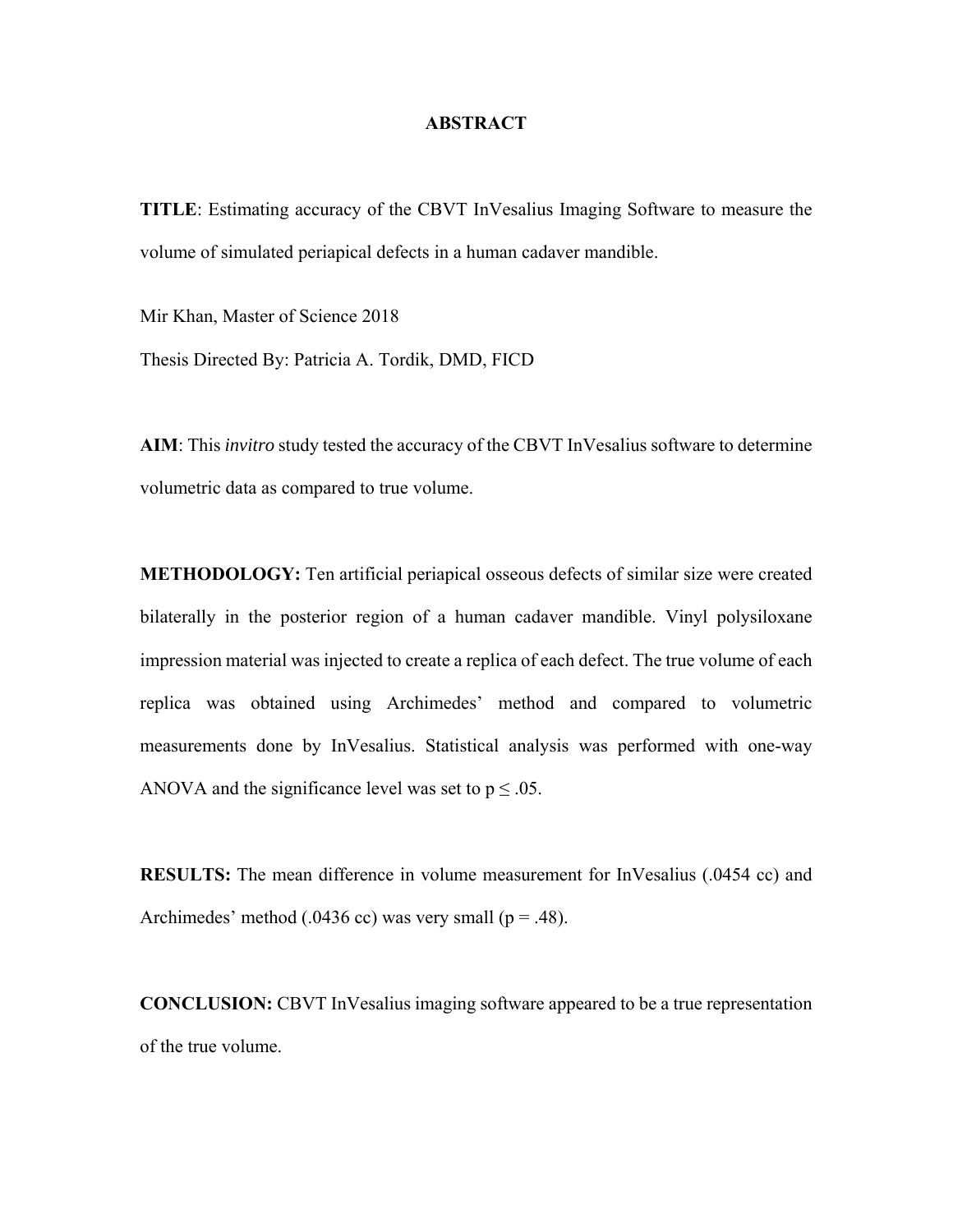Estimating accuracy of the CBVT InVesalius Imaging Software to measure the volume of simulated periapical defects in a human cadaver mandible

> by Mir Khan

 Thesis submitted to the Faculty of the Graduate School of the University of Maryland, Baltimore in partial fulfillment of the requirements for the degree of Master of Science 2018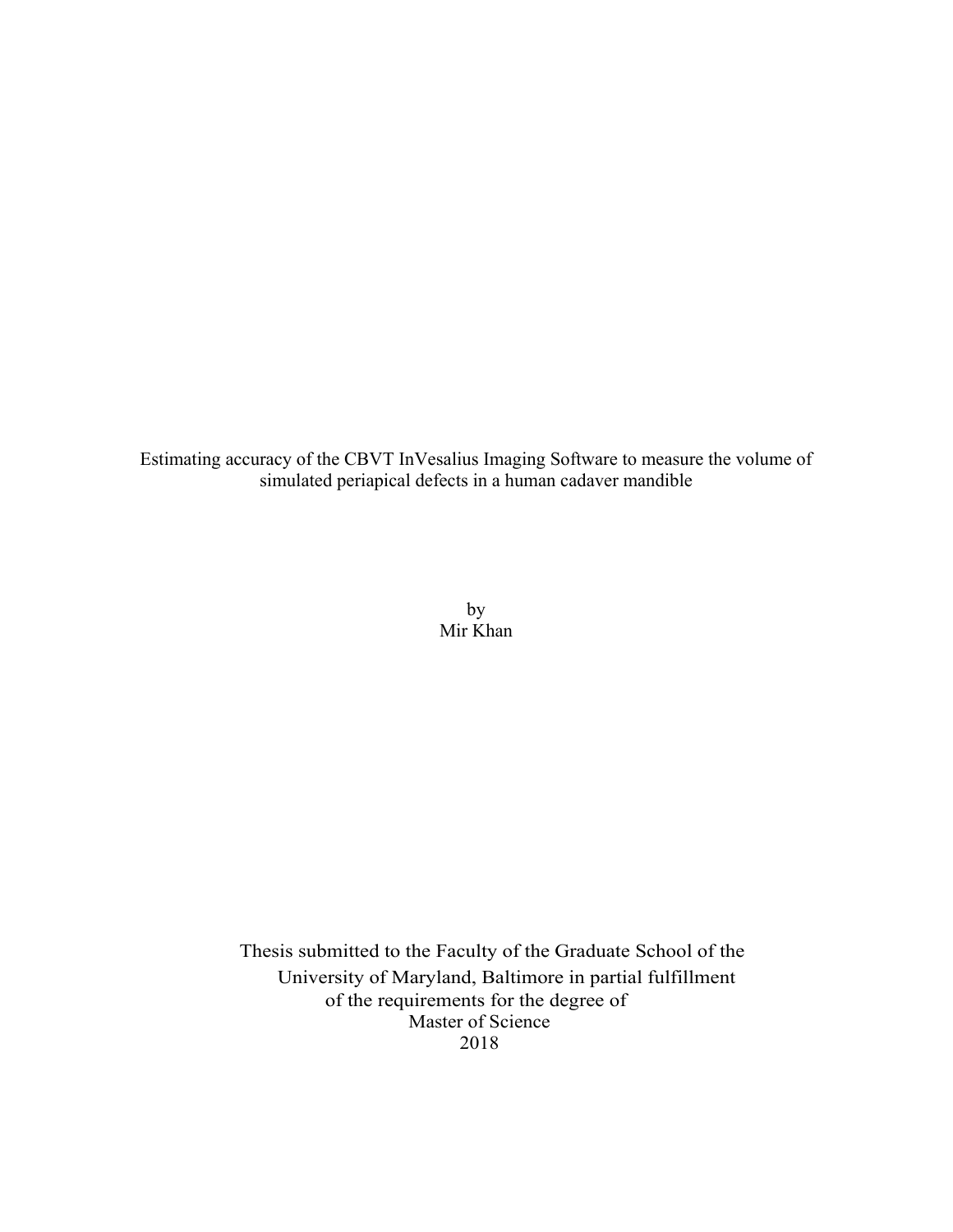©Copyright 2018 by Mir Khan All rights Reserved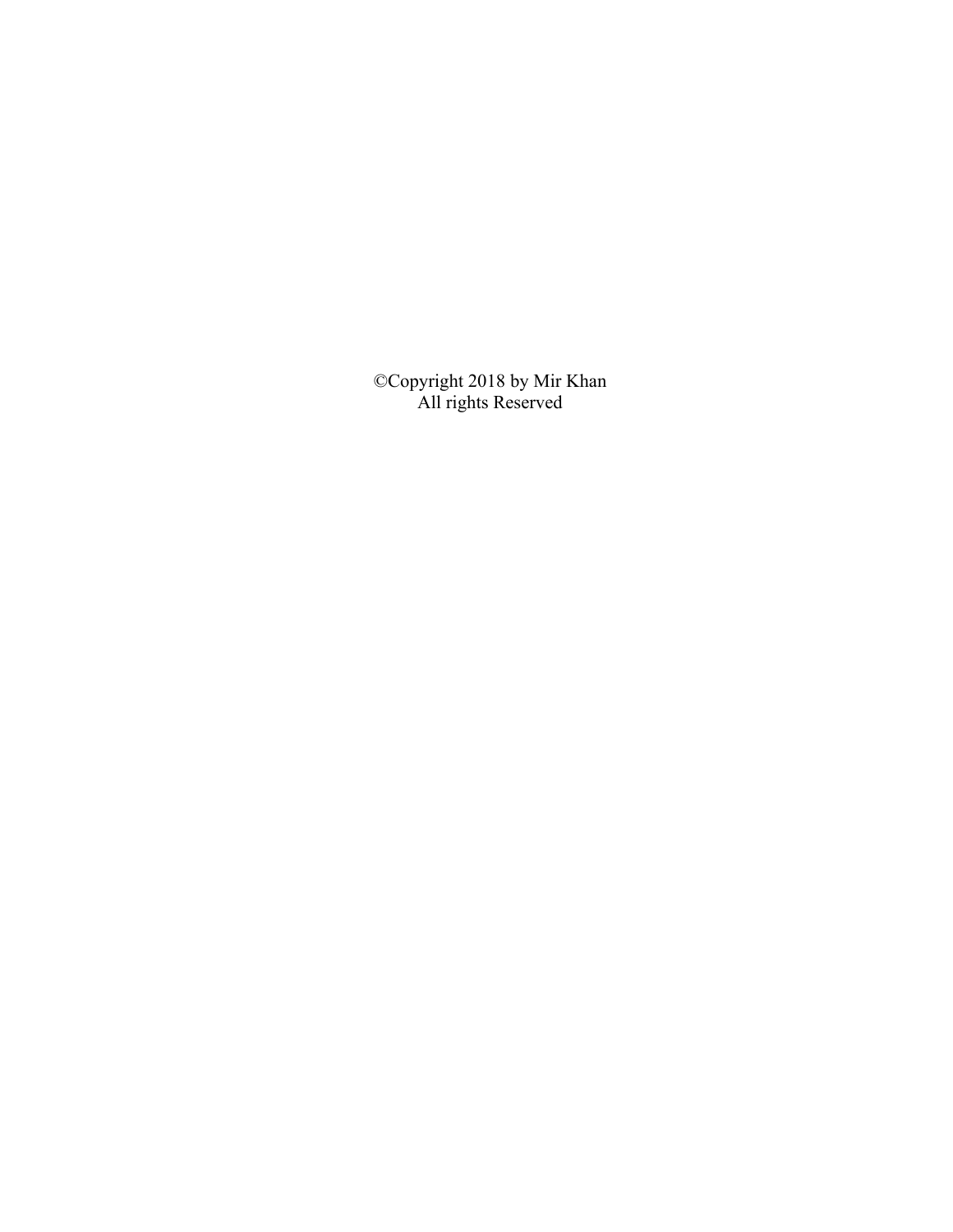### **ACKNOWLEDGEMENT**S

- i. I would like to thank my thesis director Patricia Tordik, D.D.S., F.I.C.D., for giving me the original concept and for setting an example of excellence as a researcher, mentor, instructor, and role model.
- ii. My appreciation and gratitude go to Jeffery Price, D.D.S., M.S. for spending time teaching me and sharing with me his knowledge eagerly and unselfishly and for his constant encouragement, support and guidance throughout this endeavor.
- iii. I would like to sincerely thank Elaine Romberg Ph.D. for her constant support and encouragement for being a great mentor and a wonderful statistician.
- iv. I would like to thank Priya Chand D.D.S., M.S. for teaching me and providing her constant guidance and support in my project.
- v. I would like to thank Diana LaPasha Ph.D. for her generous assistance and donation of cadaver mandibles and being a constant support throughout this endeavor.
- vi. I want to thank Mark Shirtliff, Ph.D. for his support in allowing me to use the lab space for conducting the experiment.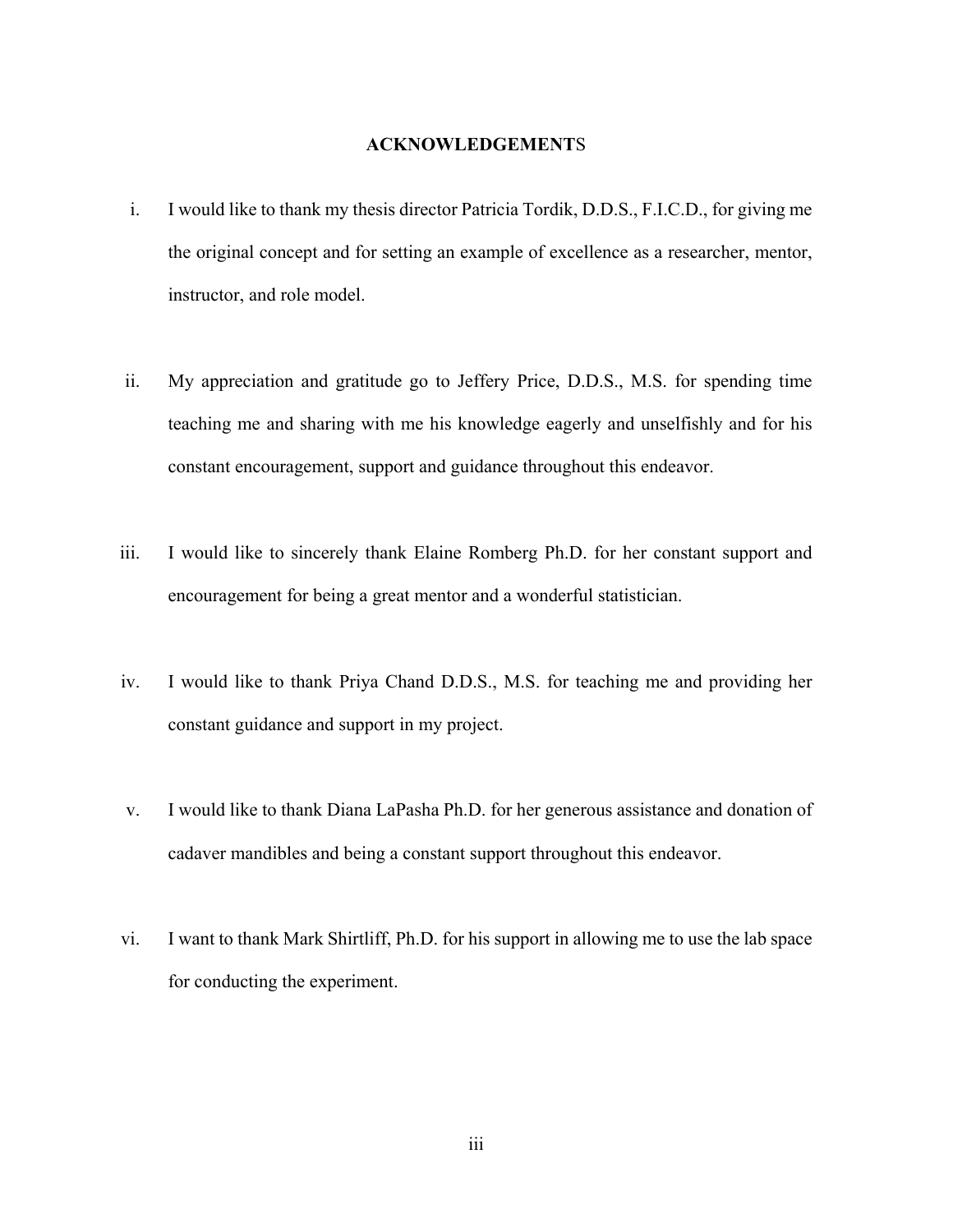- vii. I want to thank Hamza Therwa Ph.D in the Research lab (7th floor) for sharing her knowledge and for providing support and guidance in my project.
- viii. I would like to acknowledge the assistance of Mr. Bryant Jones for his support and offering me innovative ideas for using the Drill press machine equipment and instructing me in its capabilities.
	- ix. I would like to acknowledge the assistance of Mr. John McDaniel for his support and letting me use the dental motor and magnification equipment.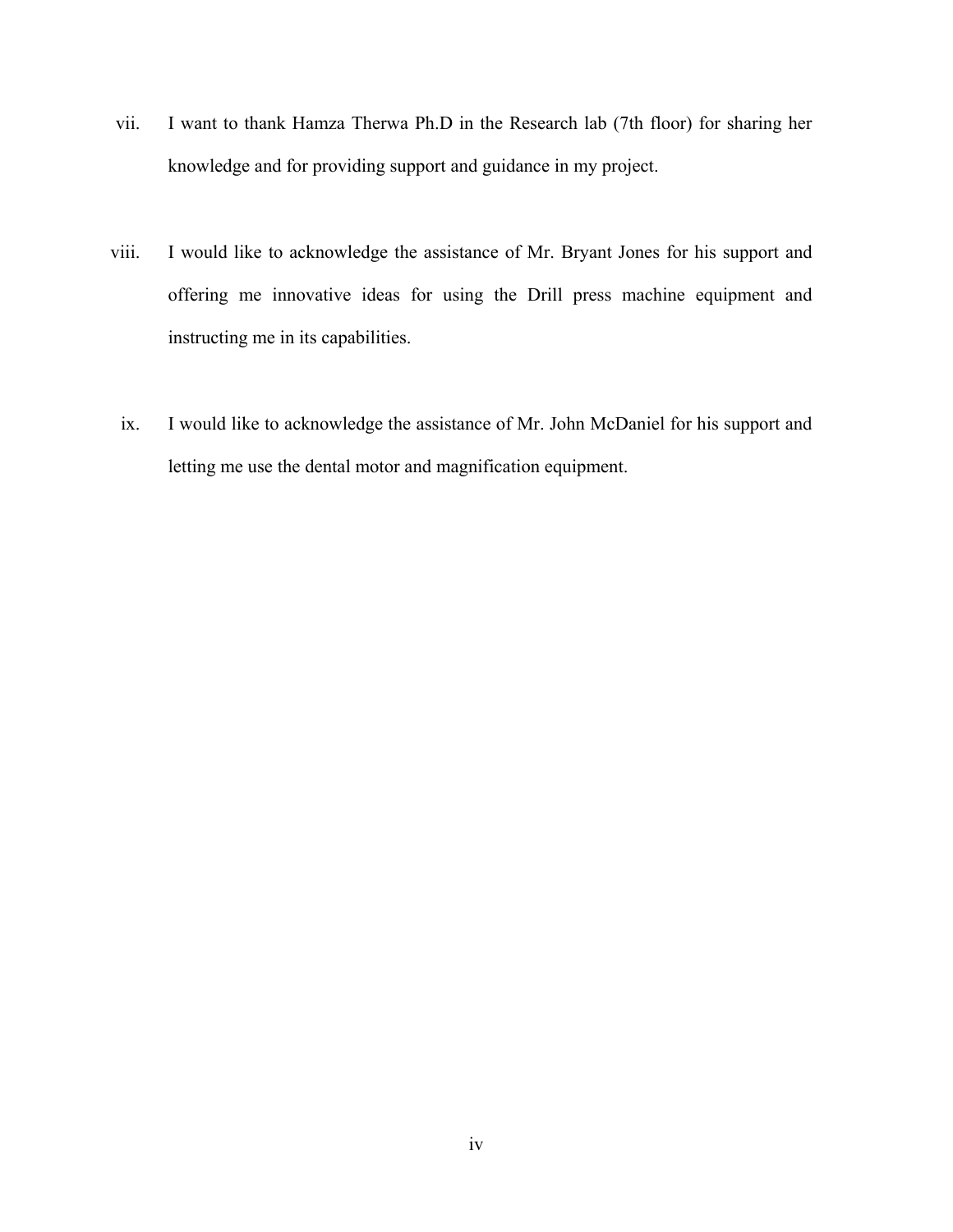# **TAB LE OF CONTENTS**

| I.    |                 |                                                                  |
|-------|-----------------|------------------------------------------------------------------|
| II.   |                 |                                                                  |
| III.  |                 |                                                                  |
| IV.   |                 |                                                                  |
| V.    |                 |                                                                  |
|       | A.              |                                                                  |
|       | <b>B.</b>       |                                                                  |
|       | $\mathcal{C}$ . |                                                                  |
|       | D.              |                                                                  |
|       | Ε.              |                                                                  |
|       | F <sub>r</sub>  | InVesalius measurements (Segmentation and thresholding of each   |
|       |                 |                                                                  |
|       | G.              |                                                                  |
|       | H.              |                                                                  |
|       | $\mathbf{I}$ .  | True measurement of the volume using the Archimedes' principle17 |
| VI.   |                 |                                                                  |
| VII.  |                 |                                                                  |
| VIII. |                 |                                                                  |
| IX.   |                 |                                                                  |
| X.    |                 |                                                                  |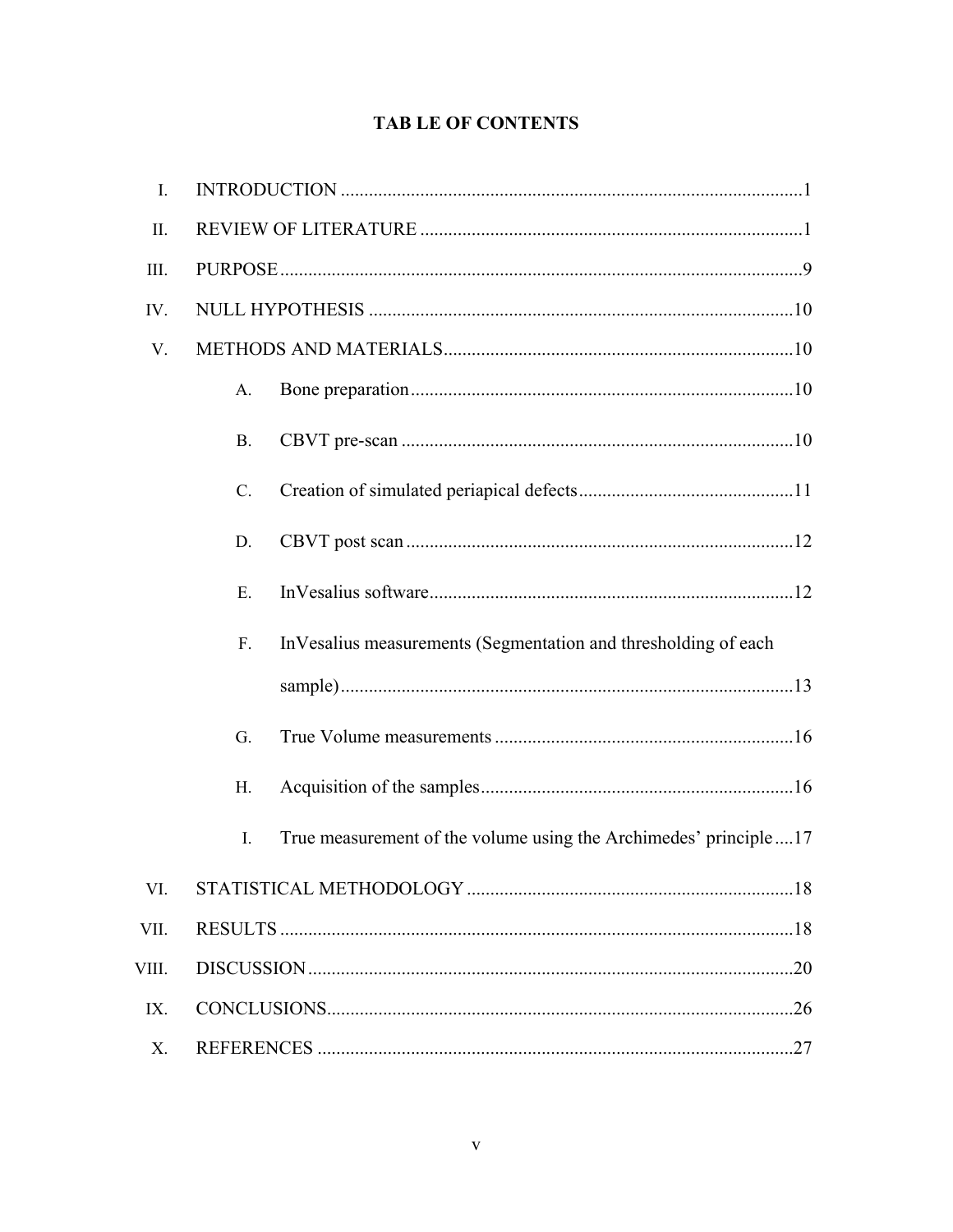# **LIST OF FIGURES**

| i. Figure 1. CBVT/InVesalius Acquisitions Image Left Mandible 14              |
|-------------------------------------------------------------------------------|
|                                                                               |
| iii. Figure 3. CBVT/InVesalius Acquisitions Image Anterior Mandible  15       |
| iv. Figure 4. Comparison of Final Volume Measurements In Vesalius and True    |
|                                                                               |
| v. Figure 5. Comparison of the Mean Measurement of True Volume and Invesalius |
|                                                                               |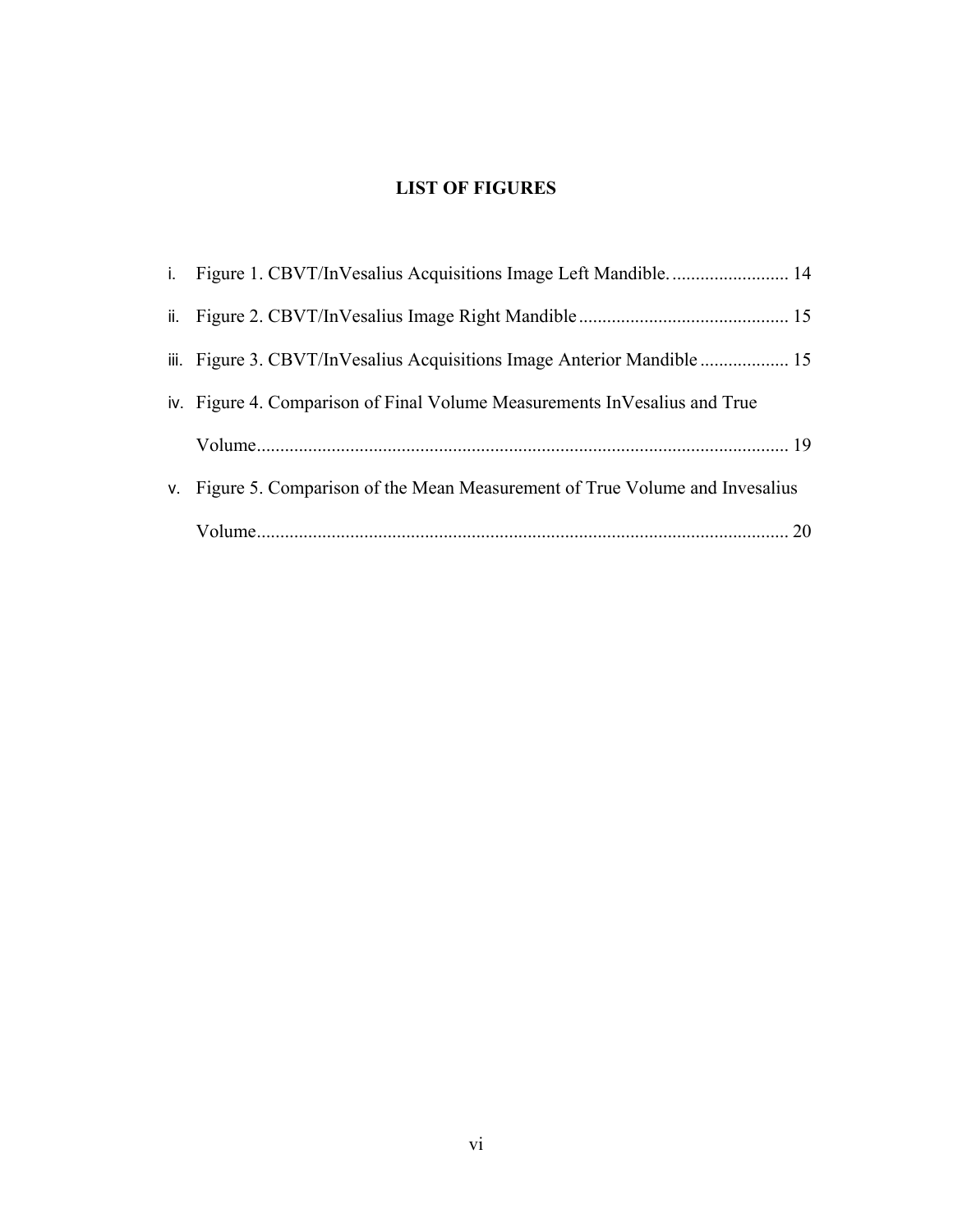# **LIST OF TABLES**

| iii. Table 3. Comparison of Volumetric Measurements Invesalius/True Volume  18     |  |
|------------------------------------------------------------------------------------|--|
| iv. Table 4. Volumetric InVesalius Measurement of the defects Compared to the True |  |
|                                                                                    |  |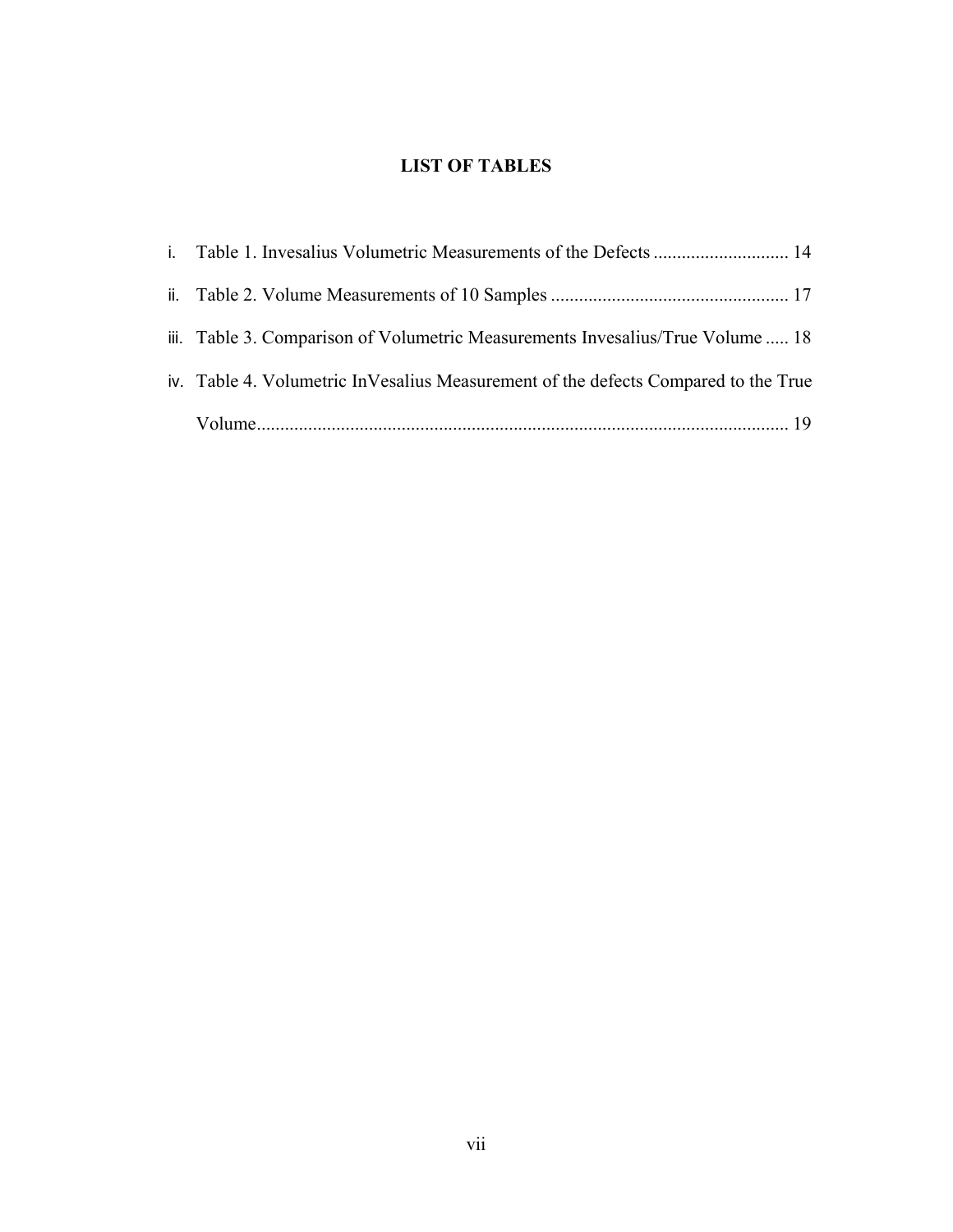### INTRODUCTION

Successful management of endodontic problems depends on accurate clinical and radiographic evaluation to provide vital information about the teeth under examination and their surrounding anatomy. Conventional two-dimensional (2D) intraoral radiography has remained the foundation of imaging in endodontics. The Endodontics specialty lays a heavy emphasis on accurate radiographic interpretation. Therefore, radiographic examination serves as a critical component throughout the scope of endodontics from diagnosis to progress of cases, landmarks, surgical guide, outcomes etc. They are a blueprint for all technical aspects to endodontics.

#### REVIEW OF LITERATURE

The primary outcome in determining successful endodontic treatment is the assessment of the healing of periapical bone during the post-treatment endodontic therapy period. Previous studies have shown conflicting results when comparing radiological findings with histologic sections. Most of the root filled teeth that showed radiographic evidence of success had some degrees of histologic inflammation (Brynolf, 1967). Histopathological exam has been considered the gold standard for diagnosis of periapical pathosis for years (Thoma, 1917; Langeland, 1959; Seltzer, 1963; Bhasker, 1966; Lin, Shovlin, Skribner, & Langeland, 1984). This method has proved to be of utmost importance in establishing the basis for diagnostic classification by correlating the clinical and histological state of pulp and development of clinical strategies for endodontic treatment (Ricucci D, 2004; Ricucci et al, 2006; Paula-Silva et al, 2009).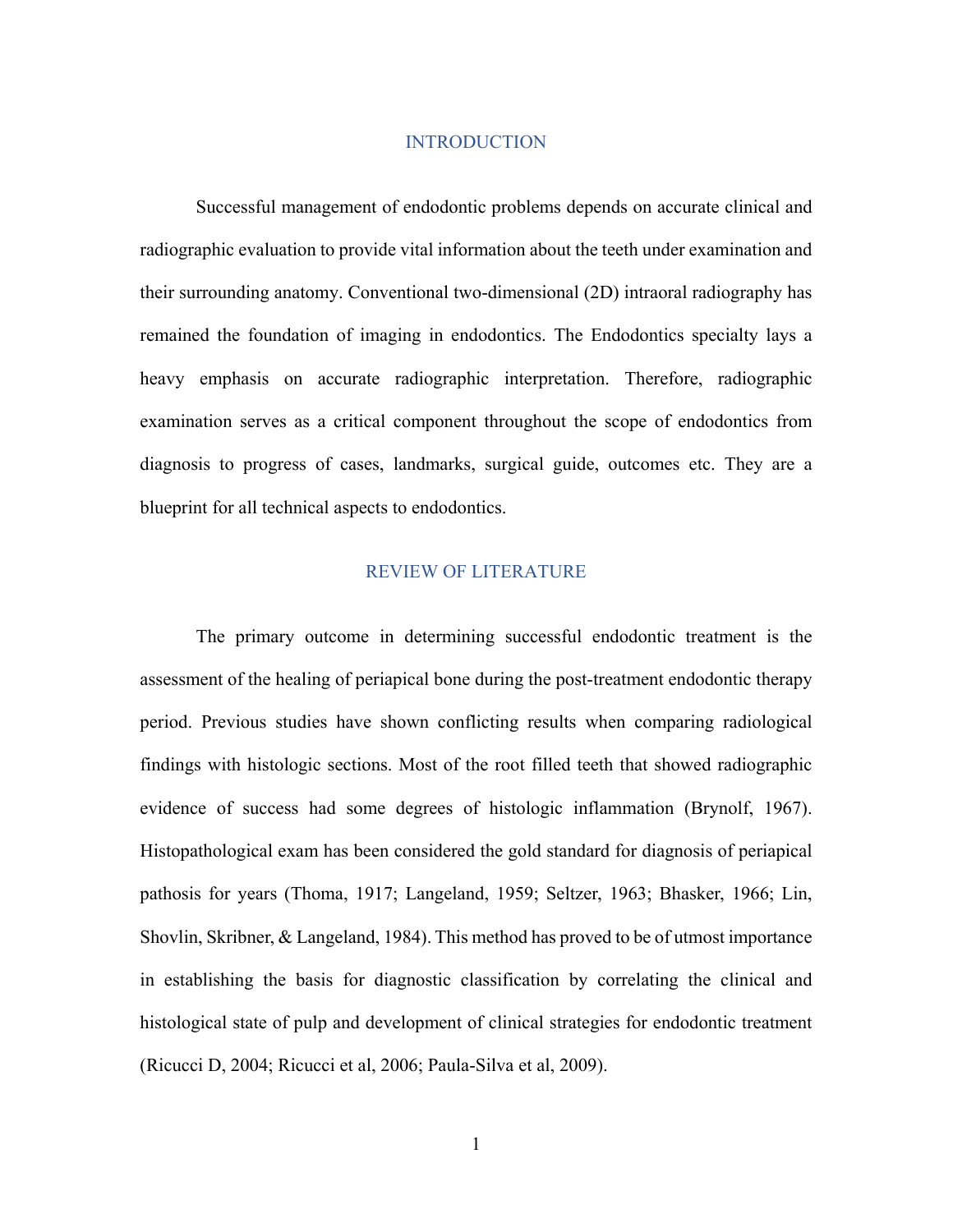Conventional 2D radiography has remained the foundation of imaging in endodontics. (Forsberg, 1987). It has been used increasingly in all aspects of endodontic treatment from diagnosis and treatment planning to outcome assessment although conventional radiographs may provide limited information because of geometric distortion and anatomical noise, especially when the lesions are restricted to cancellous bone (Bender & Selt`zer, 1961; Schwartz, 1971; Scarfe WC, 1999). A study evaluating healing of periapical lesions in the maxillary molar region using 2D periapical radiographs showed that there was only 47 % agreement between 6 examiners (Goldman et al,1972) because of the complexity of anatomy. When the same examiners evaluated the radiographs at two various points in time, a 19%-80 % agreement between the two evaluations was found (Goldman et al, 1974).

The images produced by conventional 2D intraoral imaging are representations of 3-dimensional (3D) objects, patients' teeth. The correct interpretation of the 2D radiographs can be influenced by several factors including projection geometry, complex regional anatomy, superimposition of teeth and surrounding dentoalveolar structures. These confounding projection geometry factors may lead to misdiagnosis and less than ideal treatment outcomes. In recent times, CBVT imaging has also been successfully utilized in various fields of dentistry. With the advent of CBVT, the limitations of medical CT, including excessive radiation exposure, have been overcome for use in dentistry. The introduction of CBVT in endodontics with limited field of view (FOV) for diagnosis and treatment planning has revolutionized the field of endodontics (Brown et al, 2009).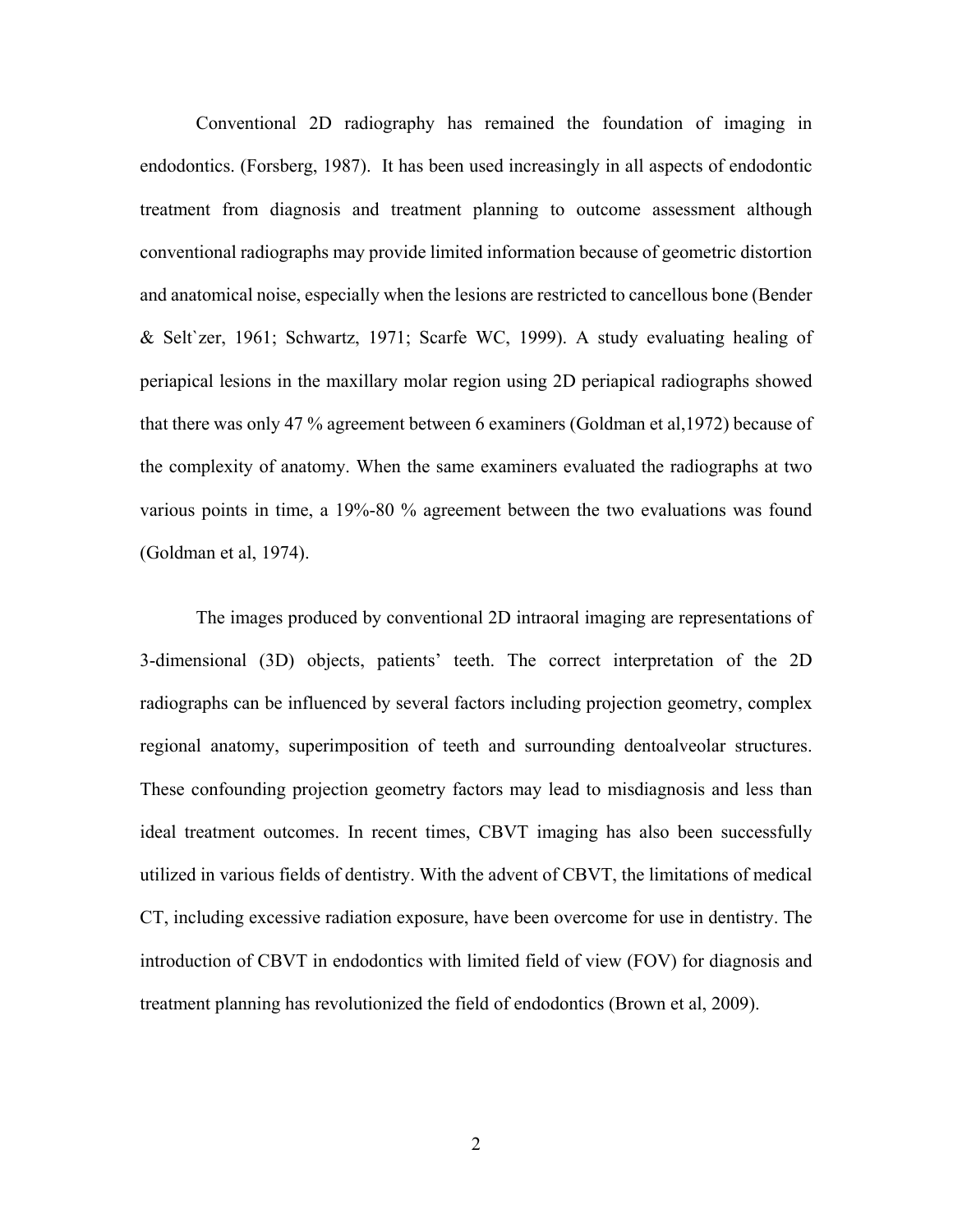British engineer Sir Godfrey Hounsfield of EMI Laboratories, England, and physicist Allan Cormack developed first computer tomography (CT) scan technology in 1970's. A major credit also goes to The Beatles — John, Paul, George, and Ringo — for facilitating revenue from record sales for the development of early models of Computed Axial Tomography (CAT) scanners. Funding generated from the success of The Beatles for their recording company, EMI, (Electrical and Musical Industries) which was once an industrial research company, supported Sir Godfrey Hounsfield while he and Cormack developed the world's first commercially successful CAT scan machine (Mazlin, 2012).

Robert Steven Ledley was a pioneer dentist and physicist turned biomedical researcher who invented the first whole body Automatic Computerized Transverse Axial (ACTA) scanner in 1973 at Georgetown, DC that could scan the entire body. Earlier in his career, he was credited for the groundbreaking publication "Reasoning Foundations of Medical Diagnosis" that was widely accepted by the medical community. The original prototype of the scanner is at Smithsonian institution.

Early CAT machines were radiation intensive supine gantry units that occupied huge space in the hospitals as compared to machines today. CAT scans have made significant advances since their introduction in 1970's. Early CT scans took 30 minutes to acquire information as compared to scans today that take may take only a few seconds, depending on the field of view.

With the evolving technology, adaptive statistical image reconstruction techniques and efficient CT detector materials have significantly reduced the radiation dose by 70 to 80% for patients as compared to the original technique. The engineering and technological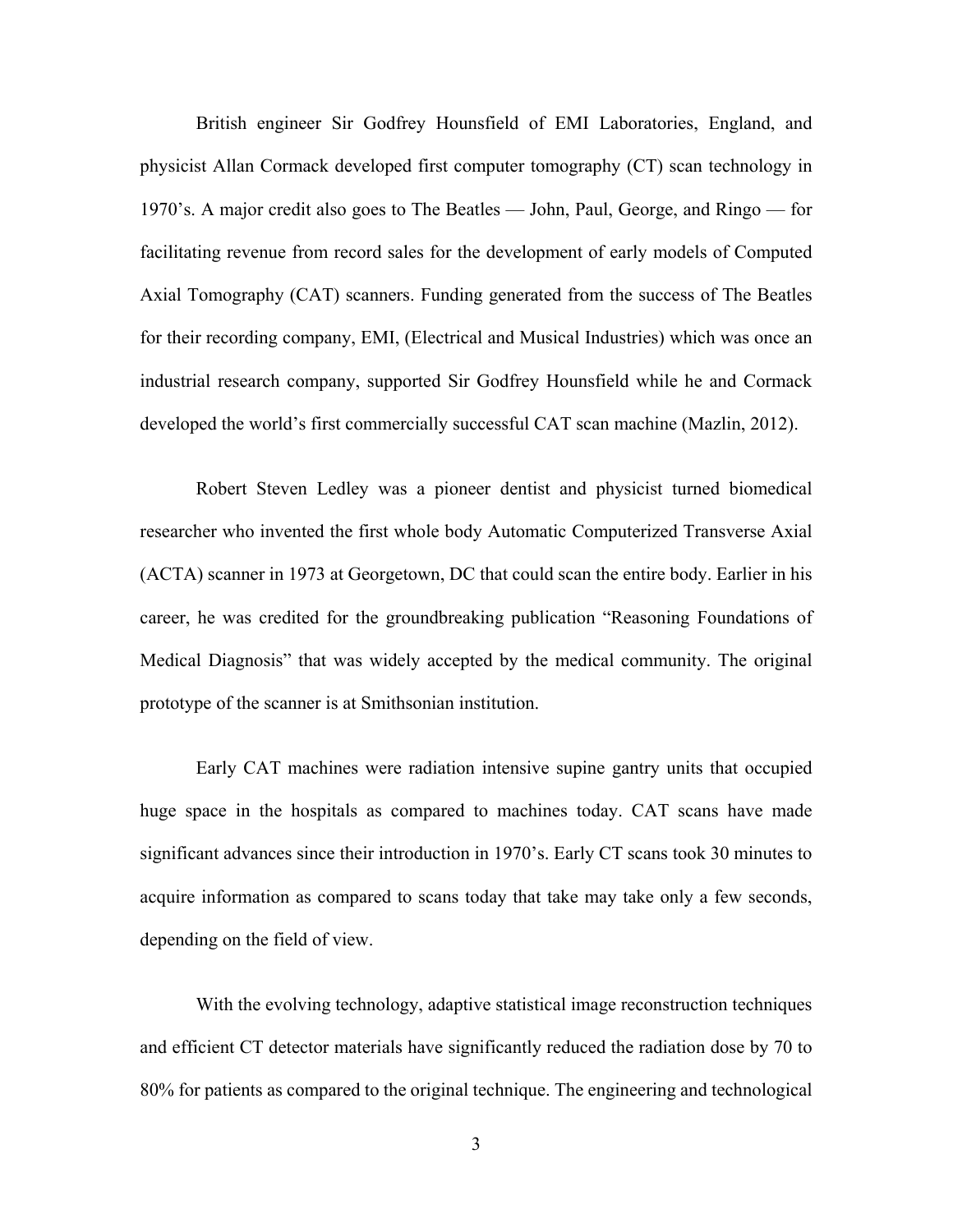improvements in the new CT machines has increased the speed of acquisition of 3D volumes, better routine spatial resolution in the slice direction and reliable image quality. This has led to important clinical applications and a large impact in patient care. In CT, the voxel is the smallest volume element in 3D imaging as compared to the pixel in 2D imaging. A quantitative measuring unit, the Hounsfield unit (HU) was developed to measure and differentiate the relative densities of the various biological structures. The value of HU ranges from air at -1000 HF, through water at 0 HF, +400 for cancellous bone, up to +1000 HF for cortical bone, and 2000-3000 for metallic structures. Care should be exercised when interpreting density measurements using HU for CBVT imaging as noise and artifacts can significantly affect the accurate conversion of grey scale density measurements to HU (Molteni, 2013).

CBVT was introduced in the late 1990s specifically to generate a reconstructed 3D image of the maxillofacial skeleton. Since the first efforts by the pioneers (Arai, Tammisalo, Hashimoto, & Shinoda, 1999; Mozzo, 1998) trying to apply conventional computed tomography (CT) and micro-CT in endodontics, the introduction of maxillofacial CBVT provided the first clinically and practical technology demonstrated the application of 3D imaging for endodontic considerations. Since approval by the Food and Drug Administration (FDA), dentists have considered the advantages of CBVT 3D imaging technology over conventional radiography (Arai, Hashimoto, Iwai, & Shinoda, 2000).

The ability of CBVT technology to demonstrate geometrically accurate images in three dimensions facilitates the assessment of endodontic diagnosis, treatment outcomes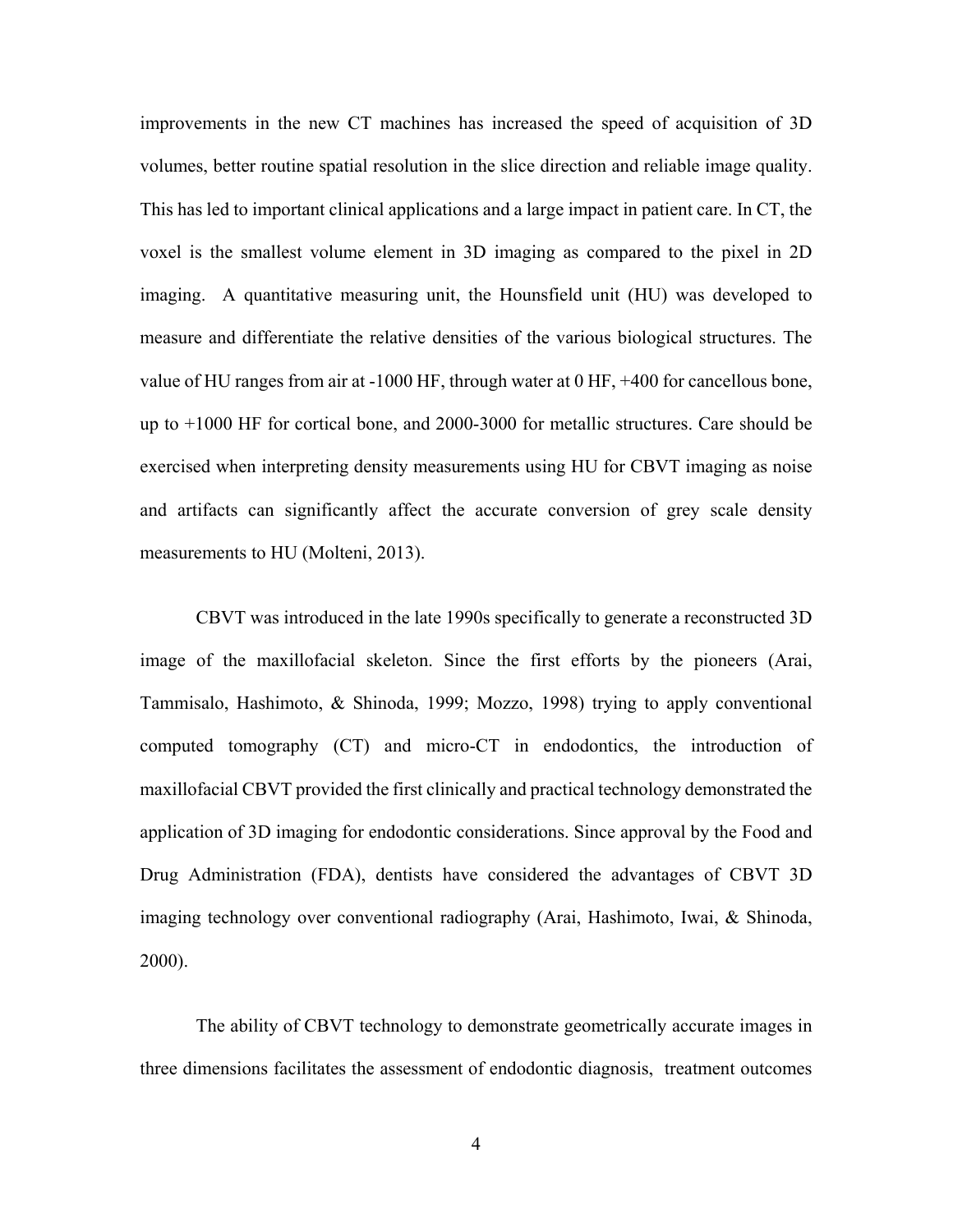and long-term prognosis. The optimal resolution for CBVT images in endodontics is invariably task specific—however; most aspects of endodontics involves imaging of small structures. A minimal voxel resolution of 0.3 mm was recommended for the detection of external root resorption (Cotton et al, 2007).

The outcome assessment of endodontic treatment that involves the complete healing of the periapical lesion may not be determined for at least one year and may take up to 4 years in some cases following completion of endodontic treatment (Orstavik, 1996). Two important studies reported similar results in which 85% of the roots under investigation completely healed in a 2-year period (Bystrom, 1981). A study that evaluated the short term periapical healing after surgical endodontic treatment reported 97% of the teeth healed completely within 1 year (Rubinstein, 2002). The above investigations used 2D radiographs for radiographic assessment. Cone beam computed tomography (CBCT) imaging as compared to conventional radiographs can be more reliable and accurate in monitoring the progression of the healing process of chronic apical periodontitis (Patel, 2009).

Accurate measurement of the size of periapical lesions after endodontic treatment enables clinicians to radiographically assess healing outcomes. Conventional radiography used for routine endodontic procedures offers a 2D view of a 3D structure, thereby limiting accurate interpretation. Several studies in the past have attempted to quantify changes in the size of periapical lesions using 2D radiographs. The periapical index scoring system was developed by Ostravik for radiographic assessment of apical periodontitis using 2D radiographs. The Periapical index scoring system compared the periapical radiographs to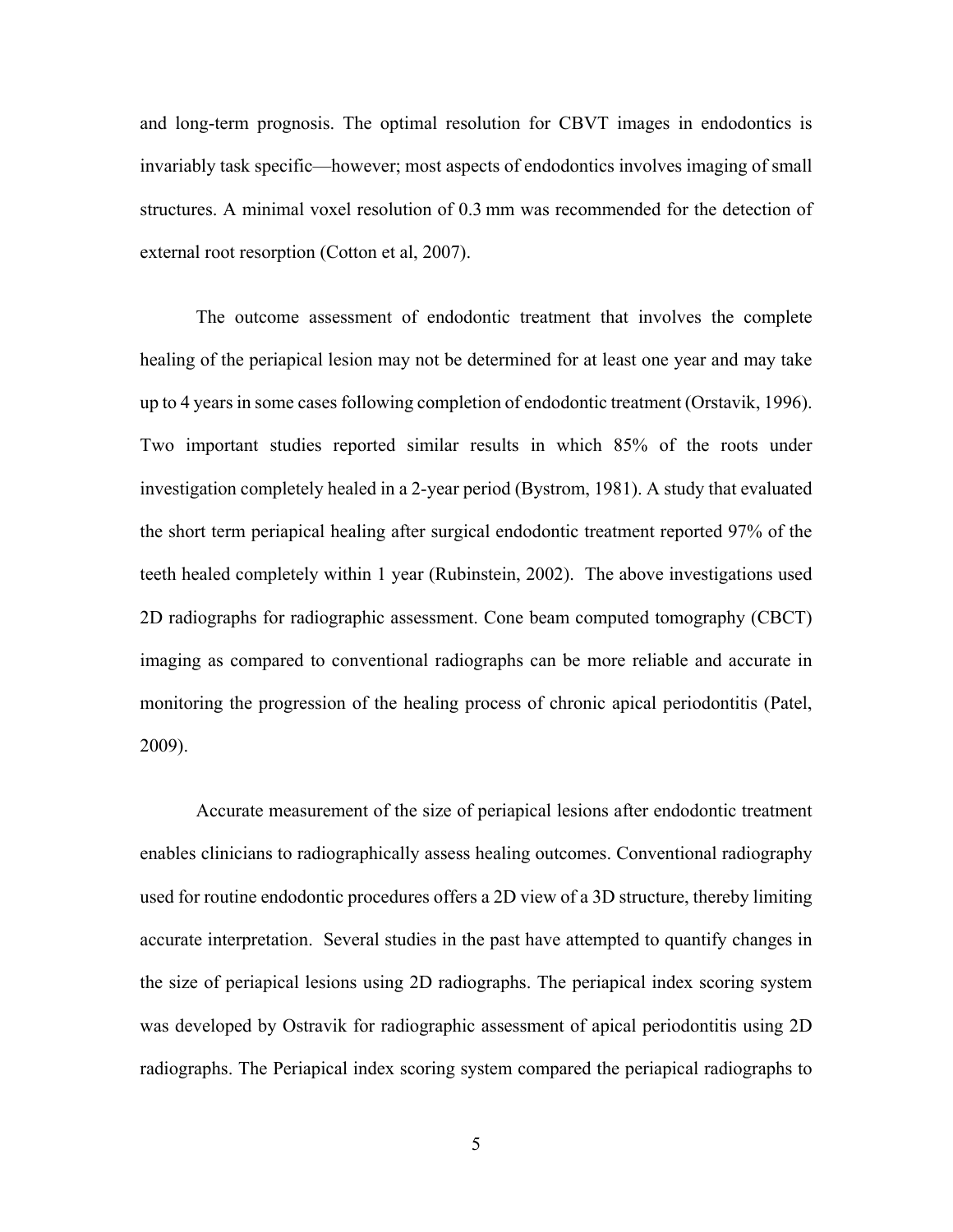set of five radiographic images obtained from Brynolf's histologic radiographic correlation study (Brynolf, 1967). A score of 1 represents healthy periapical tissues, a score of 2 represents small changes in bone structure and widening of the periodontal ligament, a score of 3 represents development of the periapical lesion with changes in the mineral content of the periapical bone, a score of 4 represents apical periodontitis and a score of 5 represents severe periodontitis with exacerbating features. The periapical index scoring was qualitative and subjective. Also, the periapical index scoring system was developed for assessment of the periapical region of single-rooted teeth; the overlapping anatomy of multi-rooted teeth may render a single radiograph non-diagnostic for periapical index scoring. Furthermore, the radiograph taken at the recall appointment must be able to reproduce the exact viewing angle as the immediate post-treatment radiograph to allow an accurate comparison of the 2D image (Orstavik et al, 1986). With the advent of cone beam volumetric tomography for 3D imaging, the size, extent and position of the periapical lesions can be assessed accurately on three orthogonal planes eliminating false negatives (Hedesiu et al, 2012).

In recent years there has been a considerable interest in the capabilities of CBVT in generating reproducible volumetric measurements of periapical pathosis. This has challenged researchers to develop software programs to accurately measure volumes of periapical defects in bone. Volumetric and linear measurements of periapical lesions on initial and post-treatment CBVT images have been evaluated by different studies (Whyms et al, 2013). Several studies have been performed to determine three-dimensional volumetric changes to assess healing of lesions diagnosed with apical periodontitis after root canal treatment (Patel et al, 2007).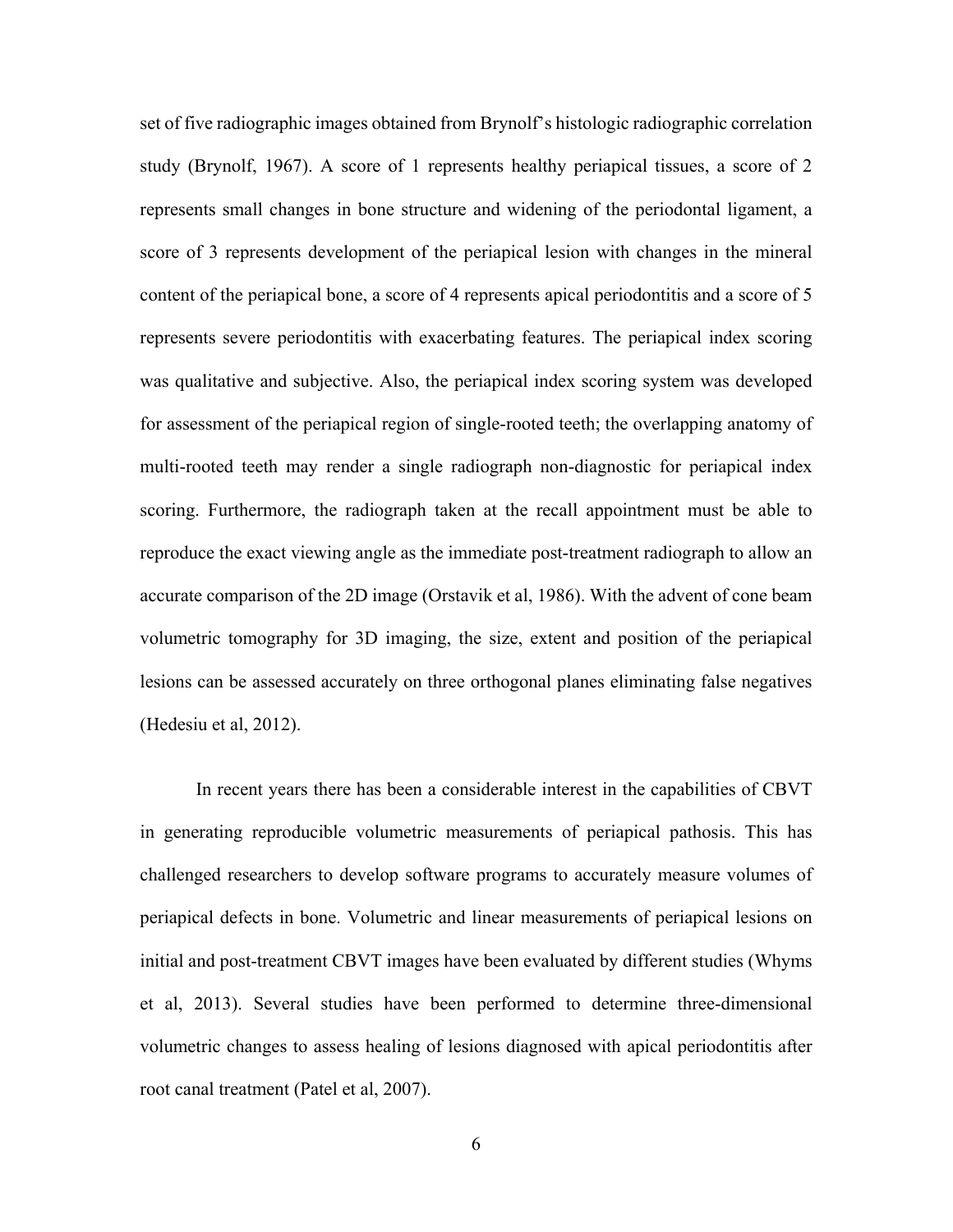Volumetric assessments of periapical lesions may play a very important role in preoperative endodontic treatment planning and monitoring healing after non-surgical and surgical endodontic therapy. As periapical lesion area and volume are important predictors of early stages of apical periodontitis, this knowledge can help endodontists in early recognition and intervention to prevent unfavorable outcomes. Presently, there is no commercially CBVT viewing software that can perform volumetric quantification of automated thresholded and segmented defects and accurate prediction of periapical lesion size.

Several authors suggested that small FOV CBVT scans should be done to assess the healing of lesions associated with apical periodontitis. Since CBVT's can detect periapical lesions at smaller sizes than periapical radiographs (Al-Nuaimi et al, 2016; Ahlowalia et al, 2013). CBVTs may be capable of detecting dimensional changes in lesions at an earlier stage in time than periapical radiographs (Esposito et al, 2011).

Numerous studies investigated the accuracy of the ability of CBVT software to estimate the volume from manual linear measurements of simulated lesions or defects, using calibration cubes and spherical phantoms of known size. However, most of the results from these CBVT software products were not shown to be statistically accurate. (Adisen et al, 2015).

Recently, a pilot study, demonstrated that DiThreshGui software (DTG) (Fike, 2017) is accurate in reproducing the volume of periapical lesions. Additionally, this software was able to make an estimation of volumetric decrease in lesion size in as early as 91 days following the initiation of treatment (Arasu, 2017).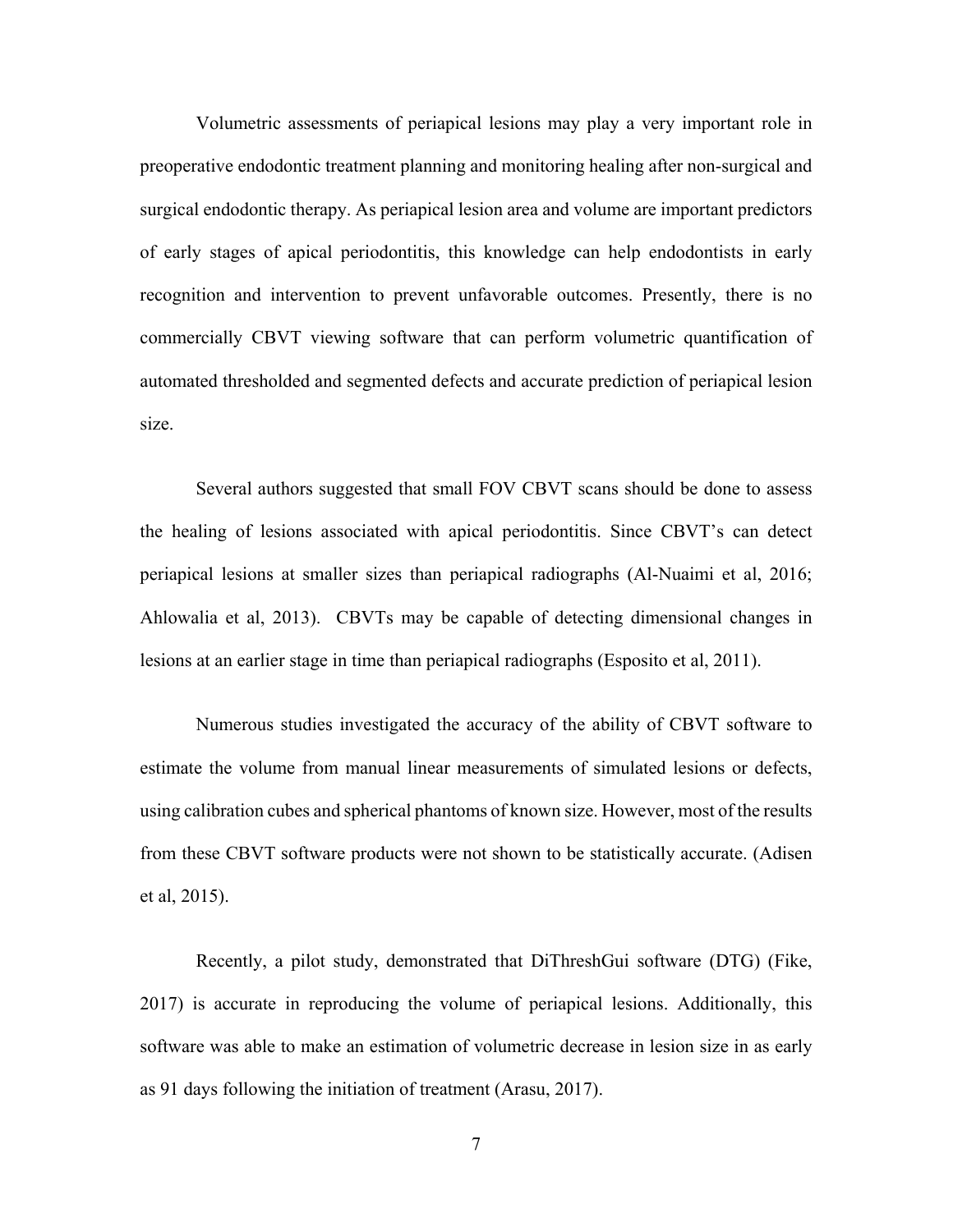Previous investigators used a 6-point scoring system, which included the variables of cortical bone expansion and destruction, to determine the linear size of periapical lesions (Estrela et al, 2008). It is possible to make assessments of lesions in three dimensions using CBVT images and CBVT viewing software (Lofthag-Hansen et al, 2007). Therefore, recommendations have been made to do volumetric measurements of lesions to assess dimensional change. Different authors (Ahlowalia et al, 2013; Esposito et al, 2011) have found a correlation between volumetric measurements of artificially created bone defects and actual true volumes.

Linear measurements of the periapical lesions from the reconstructed CBVT scans combined with a fast algorithm for calculating the volume of lesions has been tried with some success (Ahlowalia et al, 2013; Brown et al, 2009). There are a limited number of studies evaluating the accuracy of CBVT software to precisely measure the lesion in the bone volumetrically (Damstra et al, 2010; Al-Nuaimi et al, 2016).

The remaining gap in knowledge is how accurate, fast, reliable and user-friendly is the 3D CBVT viewing software specially designed for clinicians in determining volumetric measurements in diagnosis of periapical endodontic lesions without submitting the data volumes to an oral radiologist. Volumetric measurements of periapical pathosis can assist endodontists in making clinical evaluations and monitor the progression of healing after nonsurgical and surgical endodontic treatment.

There are several CBVT software programs available that can measure volumes of periapical lesions. However, the accuracy of the software programs has not been tested and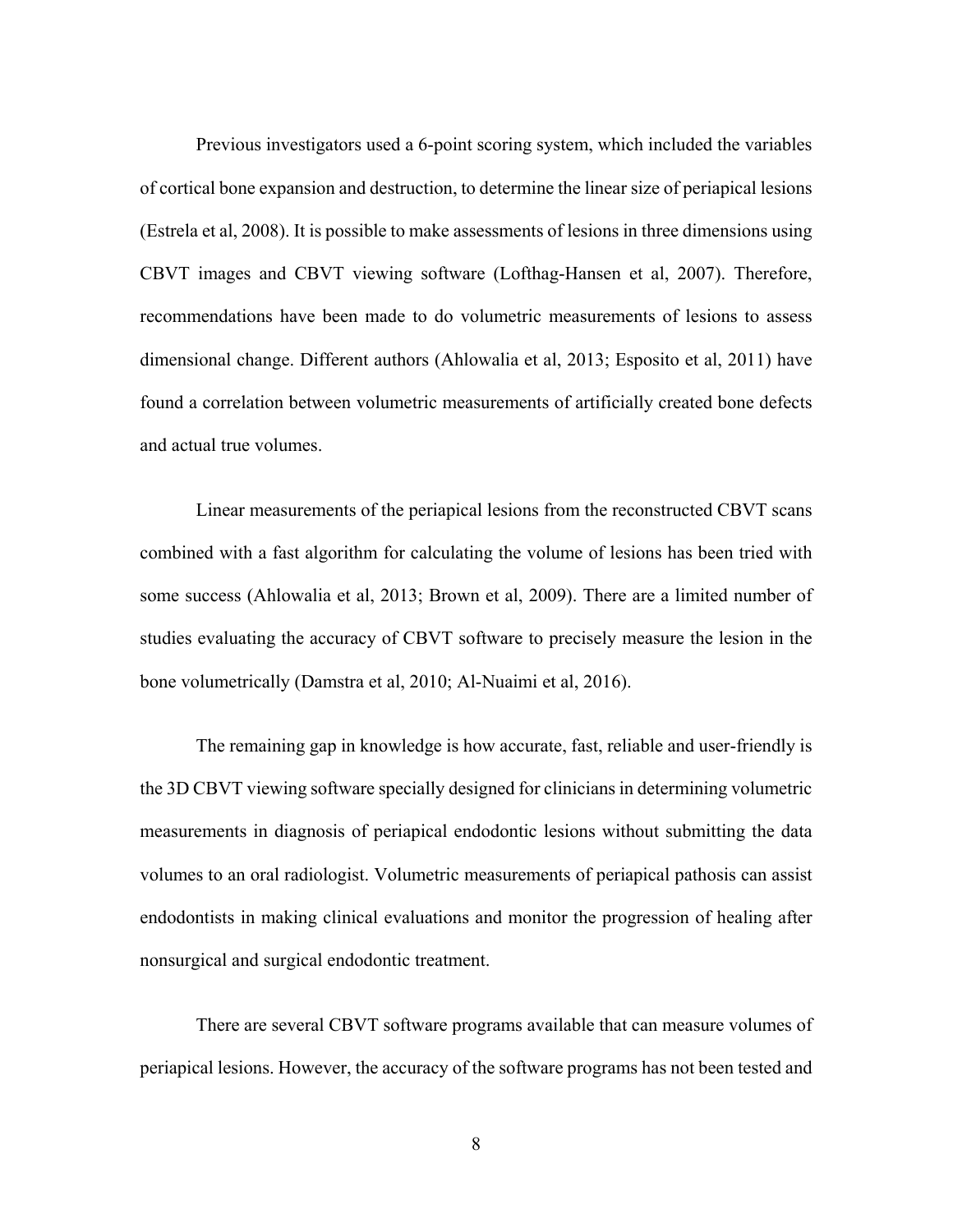therefore the clinicians do not rely on them. Endodontists could benefit from this technology in making clinical decisions. The CBVT software would have to be time efficient in generating volumetric data and prove appropriate accuracy in order to be deemed reliable for clinician use.

InVesalius software was developed in Brazil in 2001 by Centro de Tecnologia da Informação Renato Archer (CTI). The software is an open source medical software that generates 3D models corresponding to anatomical parts of the human body by automated thresholding, image segmentation, mesh generation, volume rendering and allows 3D printing of anatomic models. The software is free and has the ability to run on low-cost computers and different operating systems. InVesalius image viewing software program has the capability of doing automatic computer thresholding, segmentation and volume calculation as compared to other software in the market that may take a long time to generate volumetric data. There are no available studies to confirm the reliability of InVesalius software in doing volumetric measurements of periapical lesions using CBVT DICOM data.

### PURPOSE

The purpose of this study is to evaluate the accuracy of InVesalius imaging software to determine the volume of the simulated periapical defects in a human cadaver mandible as compared to the true volume measured through the water displacement method.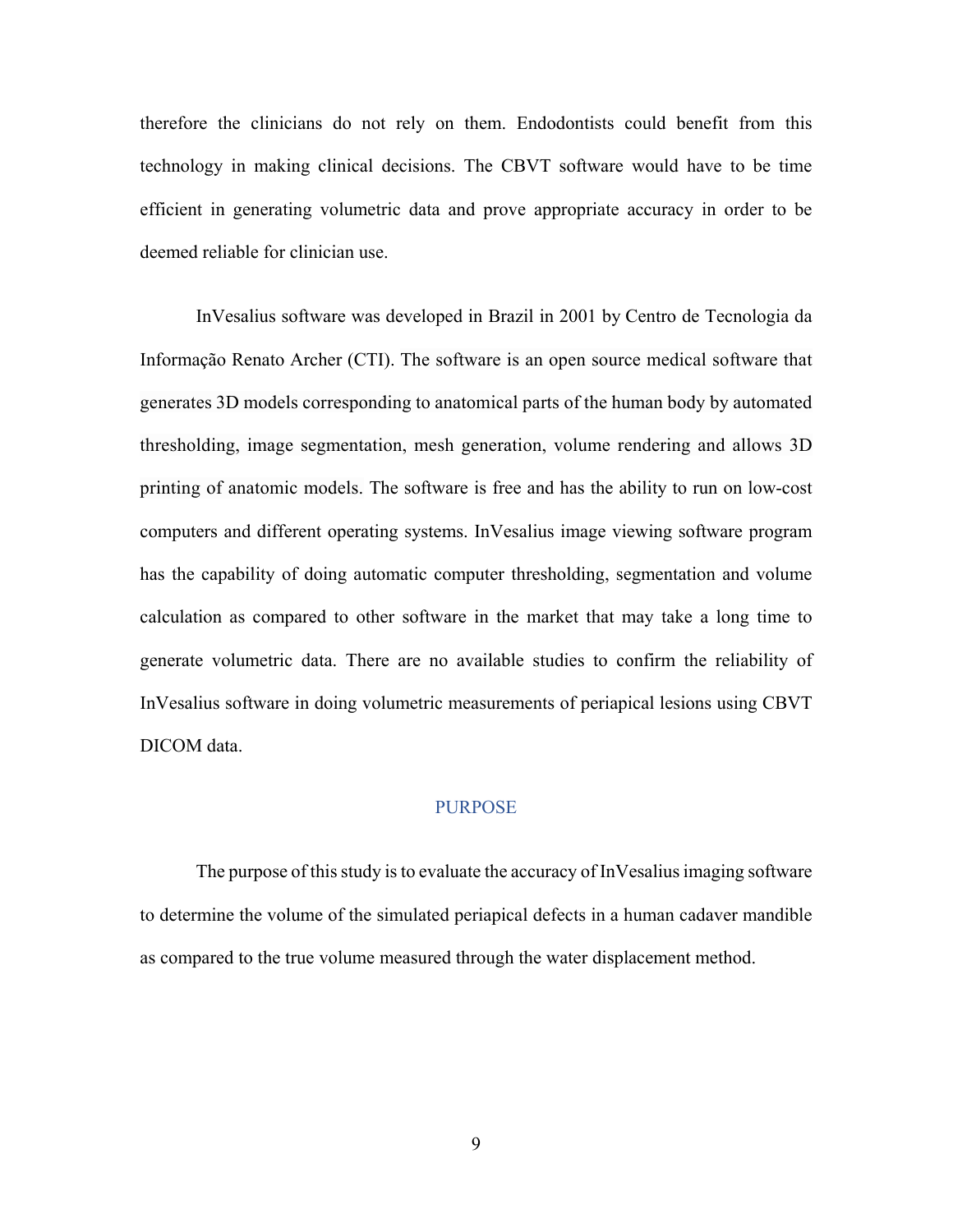#### NULL HYPOTHESIS

 There is no significant difference between the volumetric measurements done by the InVesalius imaging software as compared to the true volume of the simulated defects made in a human cadaver mandible.

### METHODS AND MATERIALS

#### Bone preparation

 One partially edentulous human cadaver mandible was obtained from the Gross Anatomy laboratory of the University of Maryland Medical Center. All soft tissue was carefully dissected and removed from the skull and mandible. The processing and cleaning of the mandible was done by medical school lab personnel. The specimen was ready, after 6 weeks, for conducting the experiment.

### CBVT pre-scan

 CBVT pre-scans were taken using a Carestream Dental CS 9300 with a mandibular arch scan FOV. The protocols were the ones used in ordinary clinical settings. All protocols had the following exposure factors: 84 kVP, 5 mA, rotation 360°, exposure time 12 s and 359 mGy/cm<sup>2</sup>. Isotropic voxels with a size of 0.200 mm for a 10 x 5 cm FOV were used. Image reconstruction was performed in axial, coronal and sagittal planes and imported into InVesalius at a slice thickness of 0.200mm. The CBVT scans revealed uniform bone density and normal trabecular architecture of bone in the anterior and posterior regions of mandible.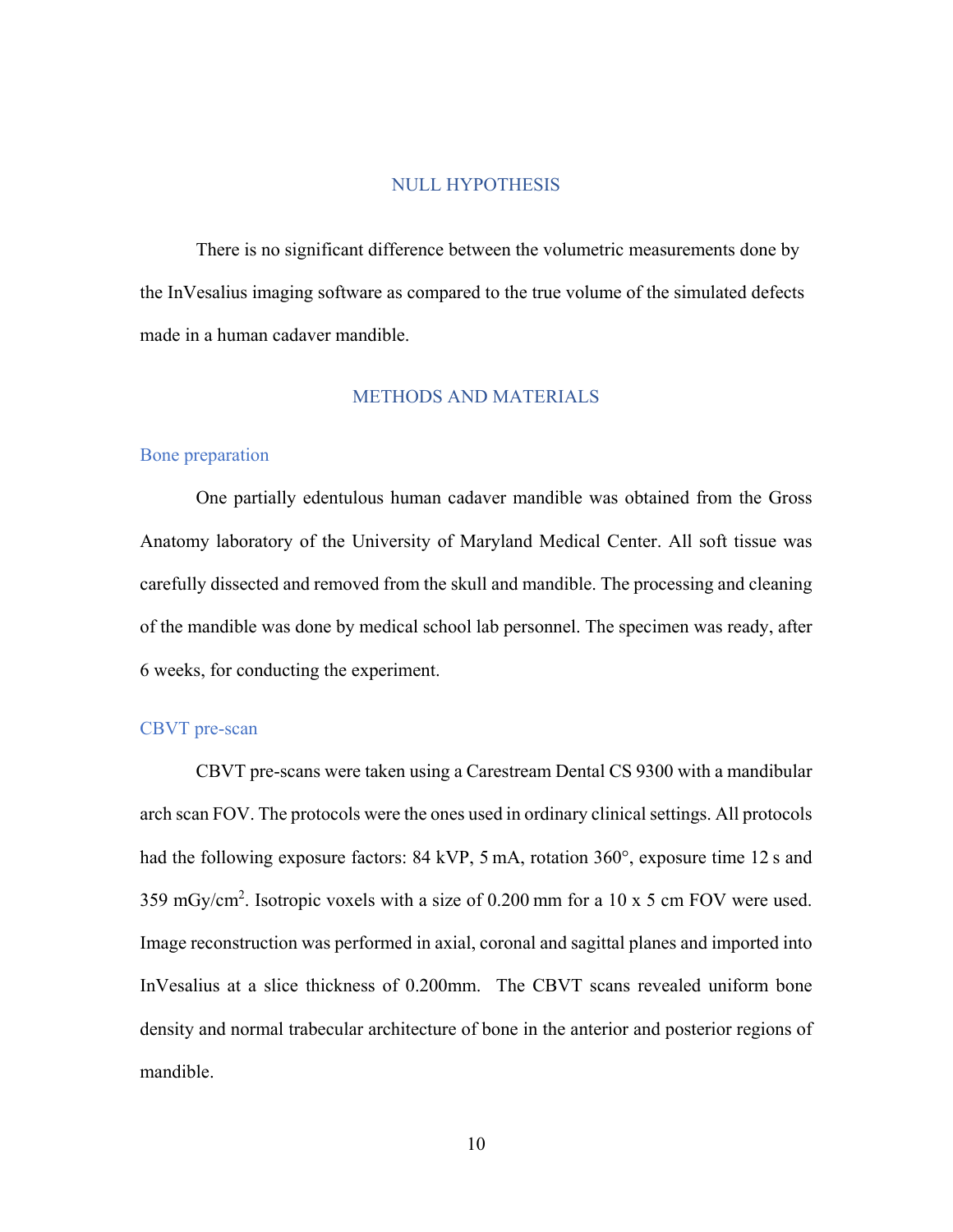#### Creation of simulated periapical defects

The study design involved creating artificial periapical defects into the buccal cortical and cancellous bone bilaterally in a human cadaver mandible. An endodontic resident (MK) conducted the experiment and completed the measurements to determine the true volume of the samples, the gold standard.

A bench top drill press machine (Sears Craftsman 15 ½ inch drill press) and a drill bit (Diameter: 9/64-inch HSS 3.5 mm) were used to perform the experiment. The drill bit was measured to a length of 5mm with a Vernier calipers (Mitutoyo Zoro: #G1983457 Lock Screw, 0-6 in) and masking tape was wrapped around the drill bit to mark the set depth of exactly 5mm. In use, the drill unit was placed in a desired position upon the mandible to be drilled. The location of each osseous defect was marked on a horizontal line on the mandible with a ruler at 10 mm intervals. An initial osteotomy of 1.5-2mm depth was created with a high-speed No. 6 carbide bur (HSI Model: 7724402 Friction grip Diameter: 1.8 mm) with water to reduce the impact of the initial force from the drill bit, thereby minimizing the risk of fracturing the mandible.

Each specimen was positioned at a predetermined distance to the drill bit so that the long axis of the mandible and the teeth were perpendicular to the drill bit. The mandible was secured in position with wooden blocks and stabilized by a stabilization platform. The mounting blocks consisted of five blocks of wood that measured 10 x 10 inches and they were arranged in a manner that allowed pivoting and positioning on the alignment base. The entire assembly was locked into a fixed position by the Vise-grip. The drill press motor was then activated, and the advancing lever was pulled to advance the drill unit at a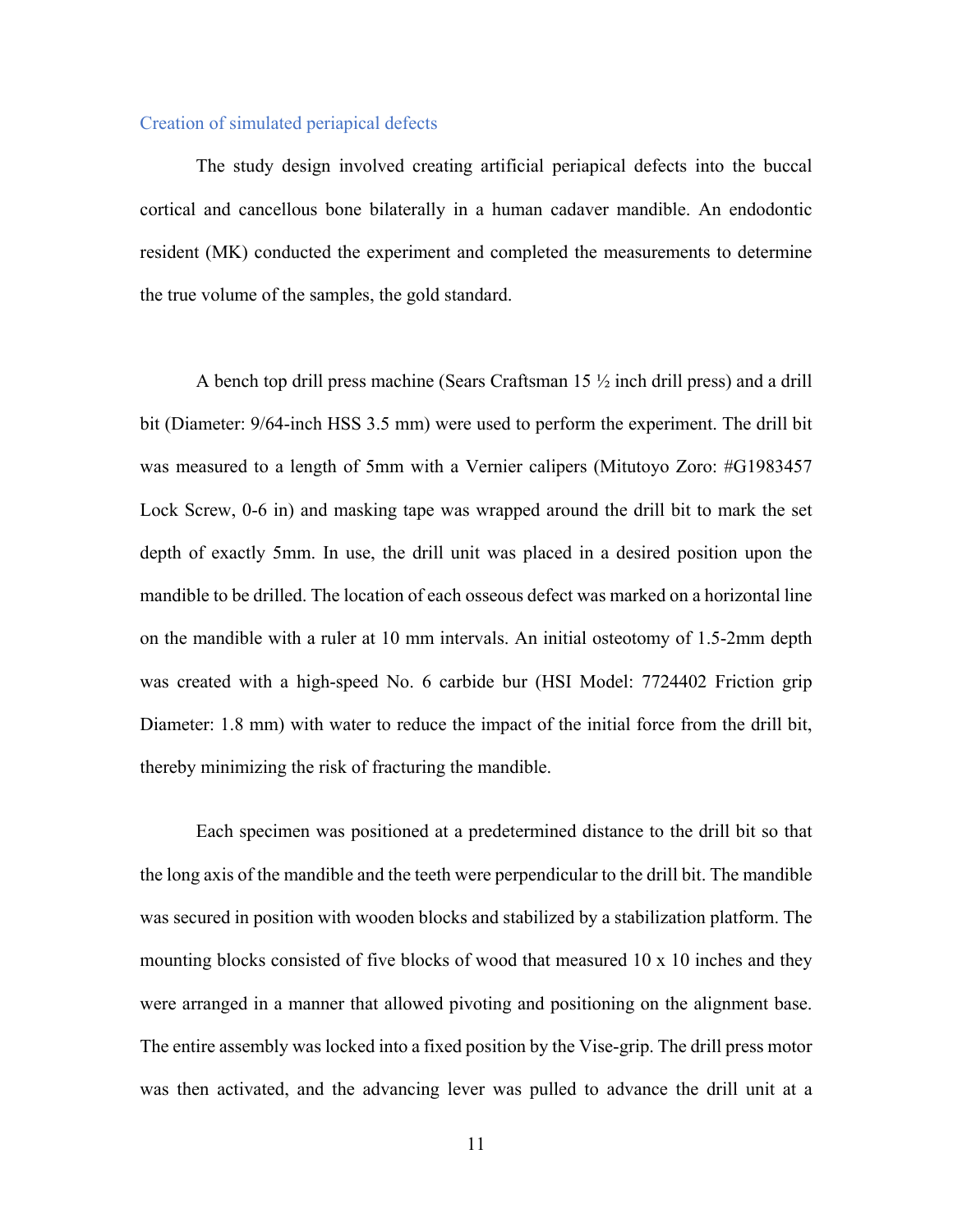predetermined distance relative to the longitudinal axis of the main unit, maintaining the trajectory with each pull of the advancing lever.

The procedure ended when the masking tape was level with the cortical surface of the cadaver mandible indicating that the desired depth of penetration of 5mm was reached. Ten artificial buccal osseous defects were created bilaterally around the base of the sockets of the teeth (#s 17, 18,19, 20, L ant 21, R ant 28, 29, 30, 31 and 32) in one human cadaver mandible to simulate periapical lesions. One drill bit was used to create ten simulated periapical defects. Any residual bone dust was carefully purged from the defects by using a small air brush and the defects were inspected. A digital caliper was used to check the width of each defect, which was 3.5 mm.

### CBVT post scan

CBVT post—defect scans was taken of the cadaver mandible using a Carestream Dental CS 9300 with a mandibular arch FOV and voxel size of 0.200 mm with the same parameters described earlier.

### InVesalius software

The InVesalius software was used to determine the volumetric size of the defects. InVesalius is a free software for reconstruction of computed tomography. InVesalius was developed in Brazil in 2001 by Centro de Tecnologia da Informação Renato Archer (CTI). The software is an open source medical software that generates 3D models corresponding to anatomical parts of the human body by automated thresholding, image segmentation, mesh generation, volume rendering and allows 3D printing of anatomic models.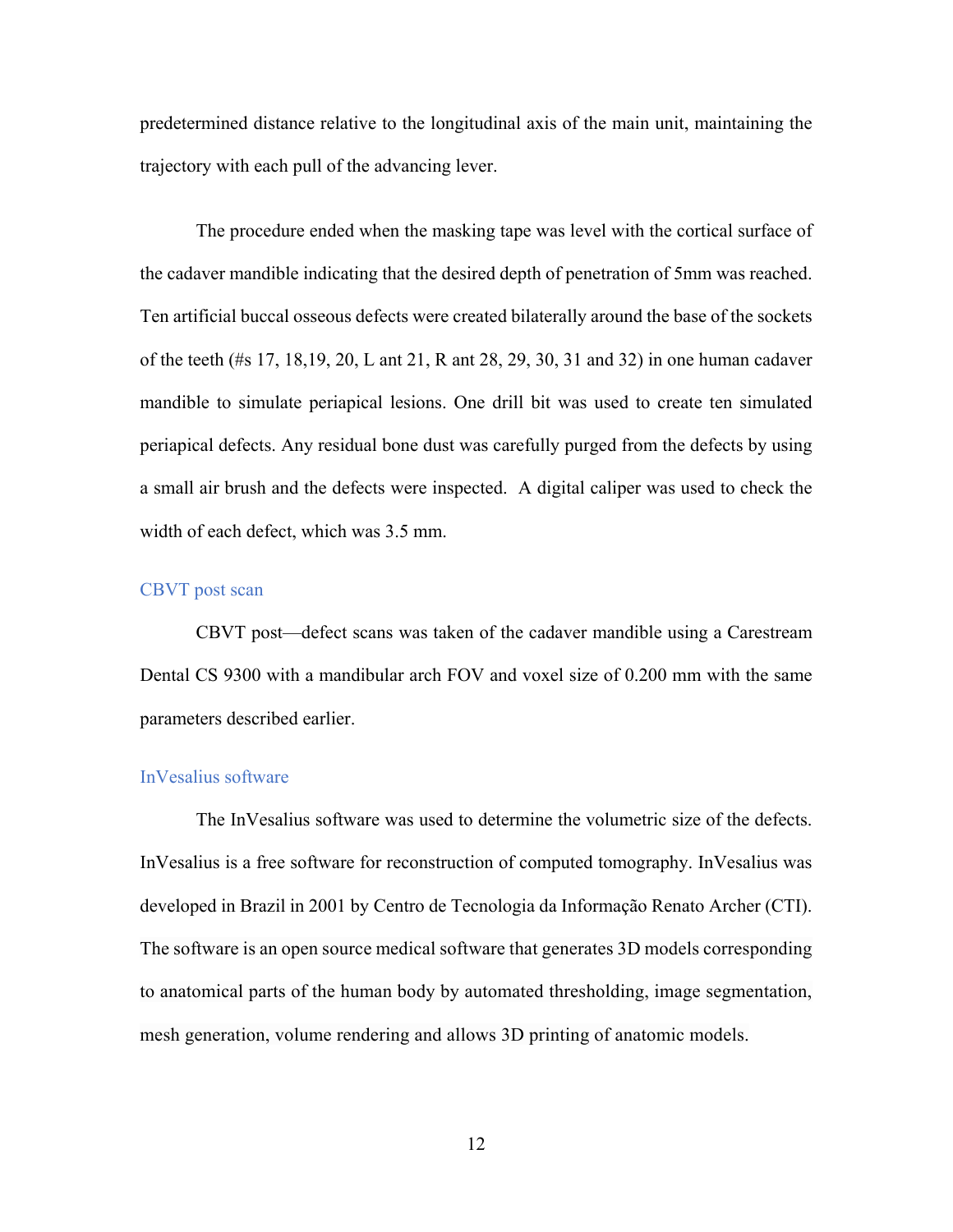After the DICOM files were imported into the software program, defects were displayed using InVesalius software in axial, coronal and sagittal planes in a four-panel window. A threshold value for grayscale density was assigned that represents the sample defect and the initial automated thresholding of bone density within the CBVT data as determined by the software program. The next step involved the identification of the densities representing non-impression material. These were removed with a thresholding brush in the areas surrounding the impression to define its margins. The purpose of this was to remove any fins of impression material that could have entered the bone marrow spaces. After this manual refinement, the software performs an automated segmentation of each defect that was thresholded. In the final step, the InVesalius software completes volume rendering for the segmented data and generates a virtual 3D model of each sample.

### InVesalius measurements (Segmentation and thresholding of each sample)

Volumetric analysis of pre- and post-op CBVT scans were completed by one examiner - a board-certified oral and maxillofacial radiologist (JP) under ideal viewing conditions using InVesalius imaging software. The CBVT slices in three orthogonal planes that demonstrate the defects clearly were included for final assessment by the radiologist. The scans were transferred to the image processing software InVesalius to measure the volume of the simulated periapical defects. A brush tool in the InVesalius software helped to delineate the boundaries of the defect. Defects with well demarcated bony borders were finally processed by the InVesalius software for thresholding and segmentation in all three orthogonal planes to determine the final three-dimensional volume of each defect (Table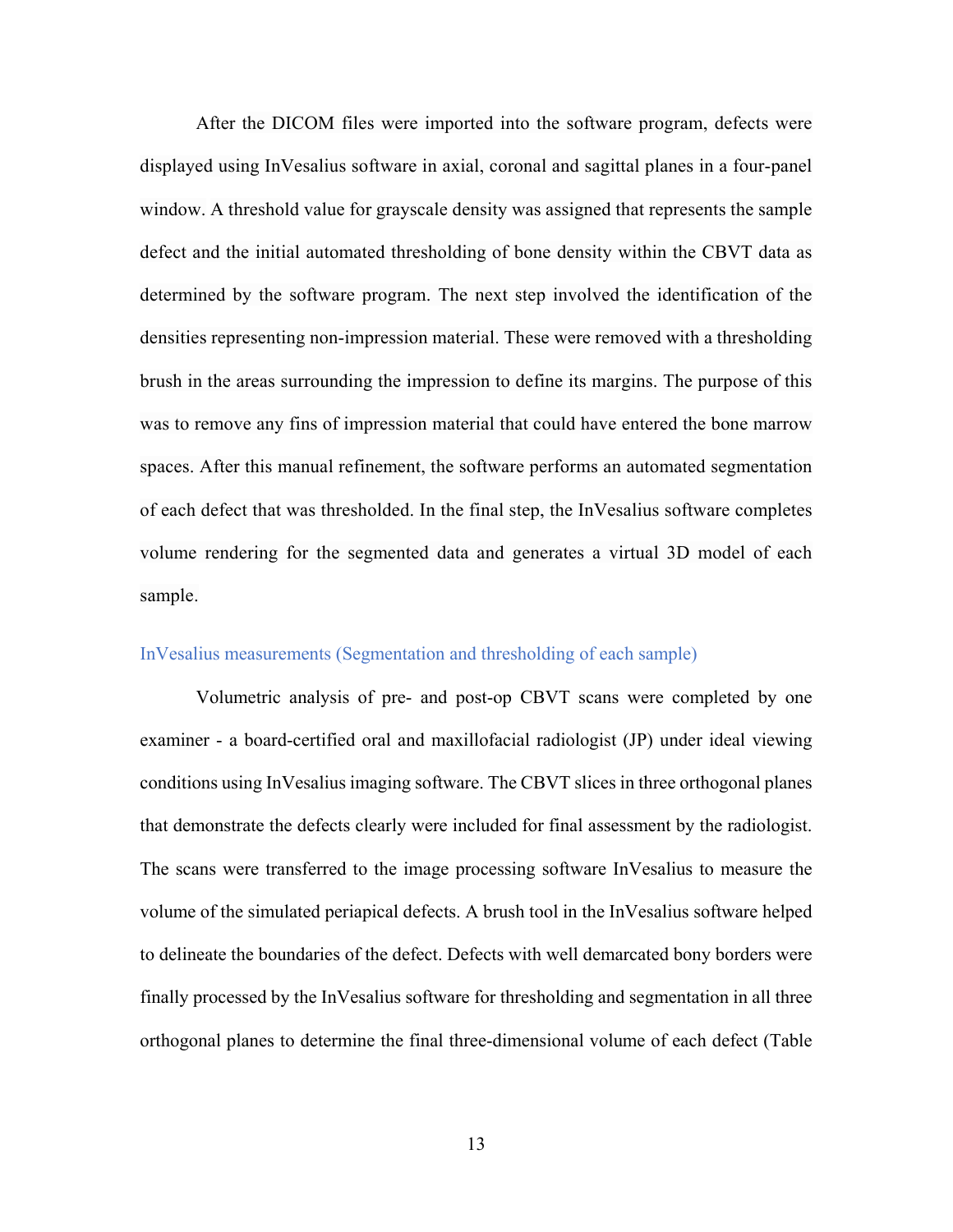1). The image of each defect was volume rendered by the InVesalius software to produce the three-dimensional reconstructed image of the specimen (Fig. 1,2,3).

# **Table 1.**

*Invesalius Volumetric Measurements of the Defects* 

|                | <b>INVESALIUS MEASUREMENT</b> |
|----------------|-------------------------------|
| <b>SAMPLES</b> | $\text{(cm}^3)$               |
| 17             | .0549                         |
| 18             | .0431                         |
| 19             | .0551                         |
| 20             | .0411                         |
| <b>LANT 21</b> | .0421                         |
| <b>RANT 28</b> | .0354                         |
| 29             | .0472                         |
| 30             | .0423                         |
| 31             | .0471                         |
| 32             | .0459                         |



*Figure 1.* **CBVT/InVesalius Acquisitions Image Left Mandible**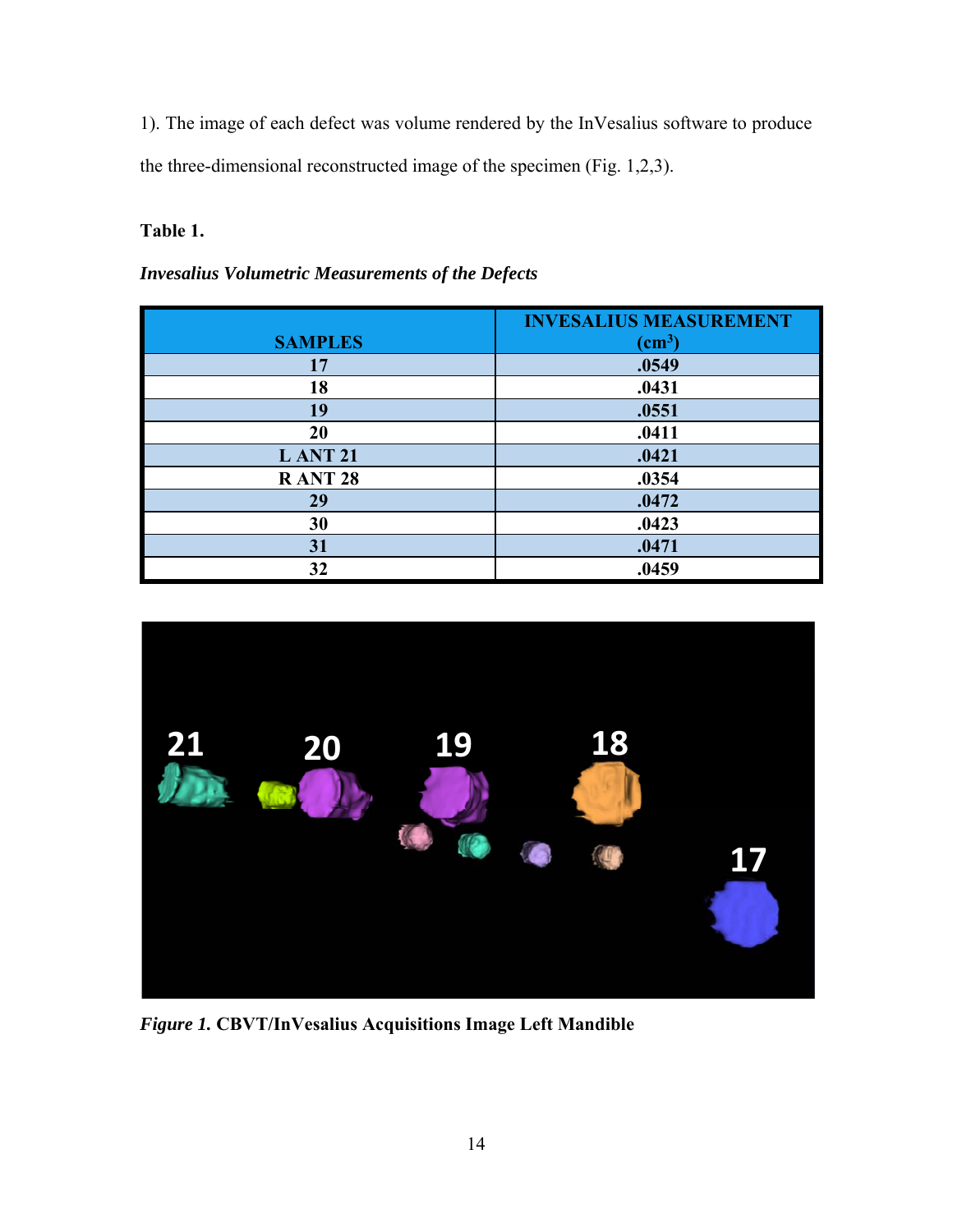

*Figure 2.* **CBVT/InVesalius Image Right Mandible**



*Figure 3.* **CBVT/InVesalius Acquisitions Image Anterior Mandible**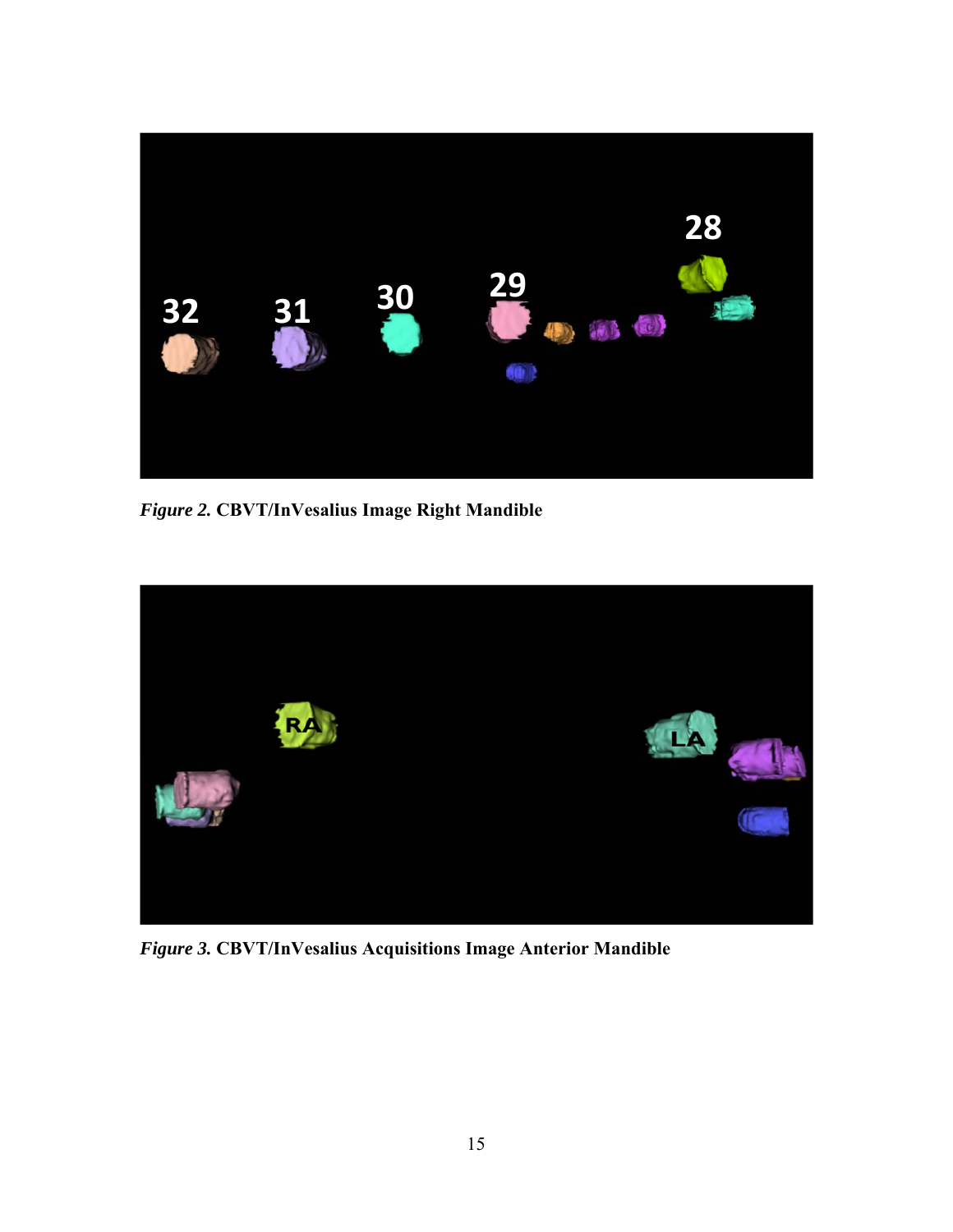### True Volume measurements

The true volume of each simulated periapical defect was calculated by creating a replica of the defect using VPS impression material. The volume of the VPS replicas was quantified by using the water displacement method. According to the Archimedes principle, when a body is immersed in water the weight of the water displaced is equal to the buoyancy force experienced by the body (Hughes, 2005).

The defects were cleaned of any debris after the osteotomy and a separating medium containing petroleum jelly was thinly and evenly applied over the inner surface of the defects. This was allowed to dry for 10 min before injecting the impression material. Using Extrude® VPS Putty, impressions were made over the defects to prepare a customized matrix to minimize impression flash on the surface of the mandible. Light body syringeable VPS impression material (Acquasil LV, regular set) was carefully injected into the artificially created simulated bony defect and left to set for six minutes as per manufacturer's recommendation. The putty matrix was secured in place over all the defects to reduce the marginal flash. Excess flash material was removed after the final set. A CBVT post scan was taken of the cadaver mandible using a Carestream Dental CS 9300 with a mandibular arch FOV and voxel size of 0.200 mm with the same parameters described earlier.

### Acquisition of the samples

Under magnification 2.25X (KFM Magnifier, 45" Arm, 3-Diopter, Clamp Brand Luxo Model # KFK025818 Pemro # LUX-1006) the sample defects in the cadaver mandible were carefully troughed and enlarged, using a Diamond Needle bur (Kerr # F859, 1.4 mm Diameter, 10.0 mm Length) and the samples was carefully retrieved. The surface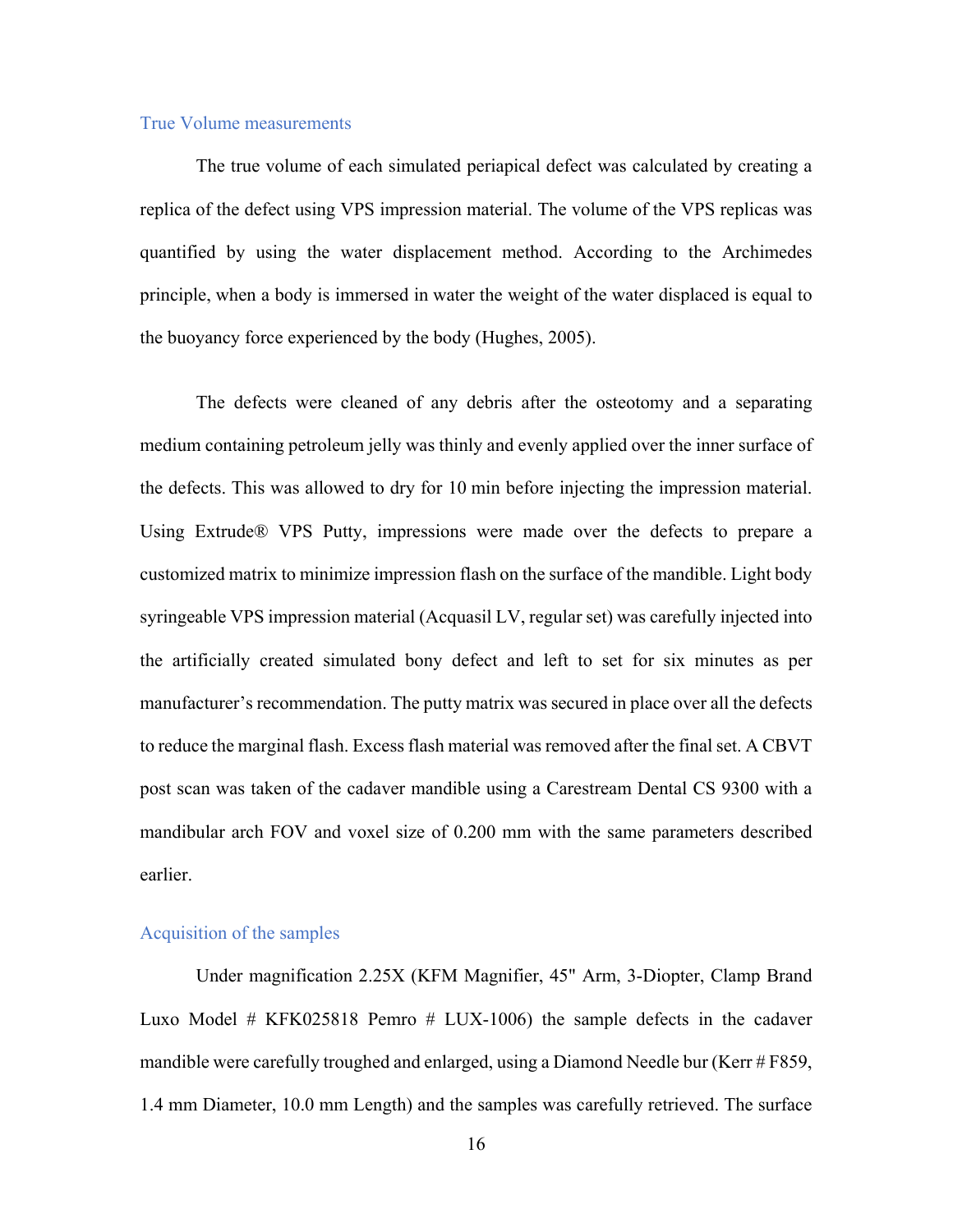debris was cleaned with an air syringe and inspected. The samples were finally ready for measurement after 30 minutes. As per the manufacturer's instruction, the VPS impression material (Acquasil LV) is dimensionally stable for 14 days after the initial setting time of 6 minutes.

## True measurement of the volume using the Archimedes' principle

A precision weighing balance (Mettler Toledo Model: AB104-S) with a readability of 0.001 g was used to measure the volume of each of the 10 impression samples through Archimedes' principle (the weight of a solid immersed in a liquid decreases by an amount equal to the volume of the liquid that it displaces). The Eppendorf tube (1.7 ml) was used to measure the volume of the samples. One ml of distilled water was collected with a pipette and transferred to the Eppendorf tube. The dry samples were then immersed into the Eppendorf tube containing 1ml of distilled water. The volume of each sample was determined by calculating the amount equal to the volume of the liquid displaced of the sample immersed in water. An average of three readings was recorded as the mean volume (cm<sup>3</sup>) for each given sample and corresponding defect (Table 2).

### **Table 2.**

| <b>SAMPLES</b> | <b>TRUE VOLUME</b><br><b>MEASUREMENTS</b><br>$1$ (cm <sup>3</sup> ) | <b>TRUE VOLUME</b><br><b>MEASUREMENTS</b><br>$2$ (cm <sup>3</sup> ) | <b>TRUE VOLUME</b><br><b>MEASUREMENTS</b><br>$3 \text{ (cm}^3)$ | <b>MEAN</b><br>$\text{(cm}^3)$ |
|----------------|---------------------------------------------------------------------|---------------------------------------------------------------------|-----------------------------------------------------------------|--------------------------------|
| 17             | .050                                                                | .060                                                                | .050                                                            | .0533                          |
| 18             | .040                                                                | .045                                                                | .040                                                            | .0416                          |
| 19             | .050                                                                | .055                                                                | .050                                                            | .0516                          |
| 20             | .040                                                                | .040                                                                | .040                                                            | .0400                          |
| <b>LANT 21</b> | .040                                                                | .040                                                                | .045                                                            | .0416                          |
| <b>RANT 28</b> | .040                                                                | .035                                                                | .040                                                            | .0383                          |
| 29             | .050                                                                | .045                                                                | .040                                                            | .0450                          |
| 30             | .040                                                                | .040                                                                | .045                                                            | .0416                          |
| 31             | .040                                                                | .040                                                                | .040                                                            | .0400                          |
| 32             | .050                                                                | .040                                                                | .040                                                            | .0433                          |

*Volume Measurements of 10 Samples*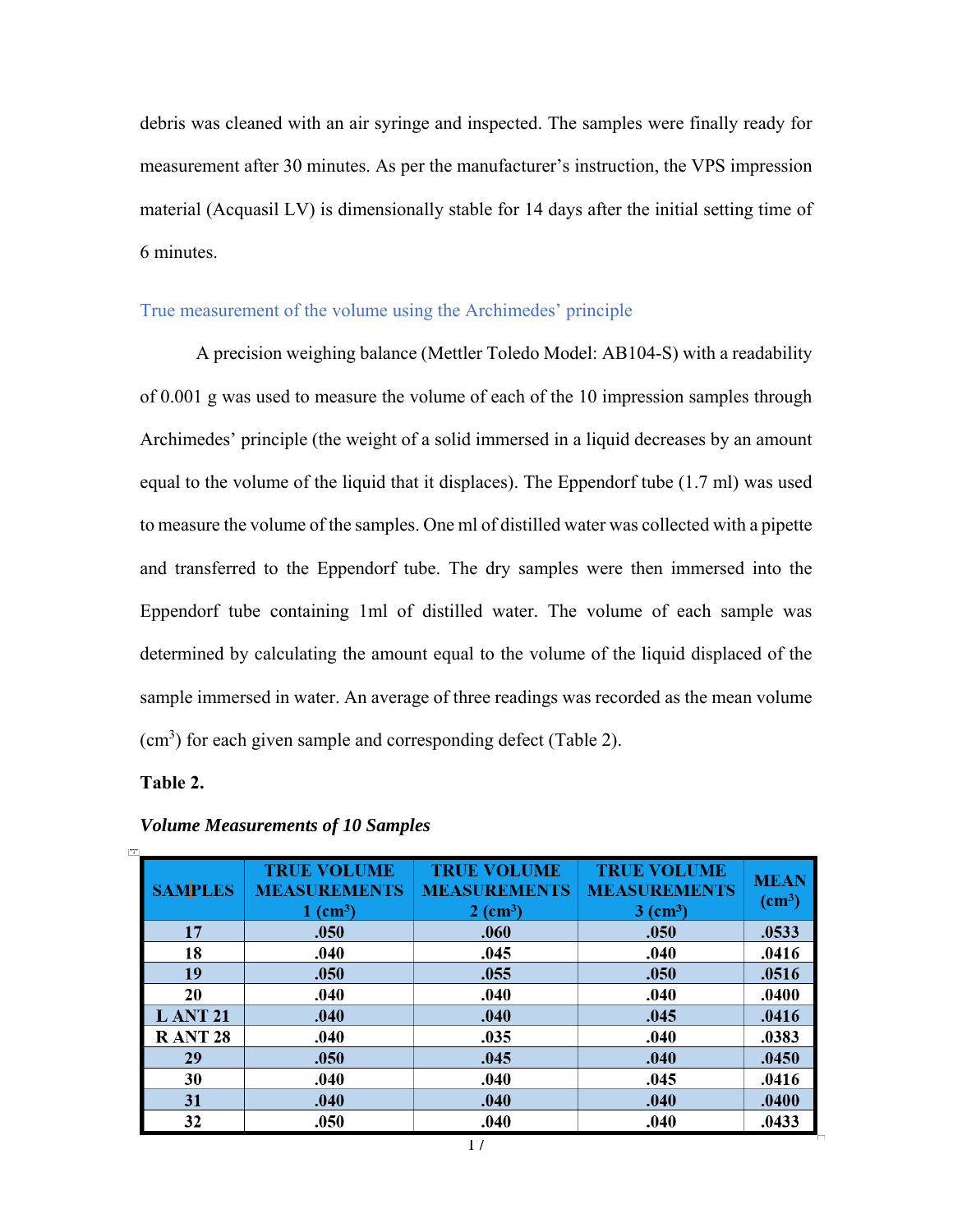### STATISTICAL METHODOLOGY

An initial power analysis determined 10 simulated periapical defects were needed for this study. Statistical analysis was done using SPSS version 22 software. A one-way ANOVA was used to analyze the differences between the volumes recorded using the InVesalius software and the physical volumetric measurements. The significance level was set to  $p \leq .05$ .

### **Table 3.**

| <b>SAMPLES</b> | <b>INVESALIUS</b><br><b>MEASUREMENT</b><br>$\text{(cm}^3)$ | <b>TRUE VOLUME</b><br><b>MEASUREMENTS</b><br>$MEAN$ (cm <sup>3</sup> ) |
|----------------|------------------------------------------------------------|------------------------------------------------------------------------|
| 17             | .0549                                                      | .0533                                                                  |
| 18             | .0431                                                      | .0416                                                                  |
| 19             | .0551                                                      | .0516                                                                  |
| 20             | .0411                                                      | .0400                                                                  |
| <b>LANT 21</b> | .0421                                                      | .0416                                                                  |
| <b>RANT 28</b> | .0354                                                      | .0383                                                                  |
| 29             | .0472                                                      | .0450                                                                  |
| 30             | .0423                                                      | .0416                                                                  |
| 31             | .0471                                                      | .0400                                                                  |
| 32             | .0459                                                      | .0433                                                                  |

### *Comparison of Volumetric Measurements Invesalius/True Volume*

### RESULTS

The mean impression volume mean CBVT volume measurements F and P values are shown in Table 4 and Fig. 4. There was no significant difference  $(F=.514, p=.483)$  in the volumetric measurement of the simulated periapical defects done with the InVesalius software as compared to that of the true volume. The sum of the area measurements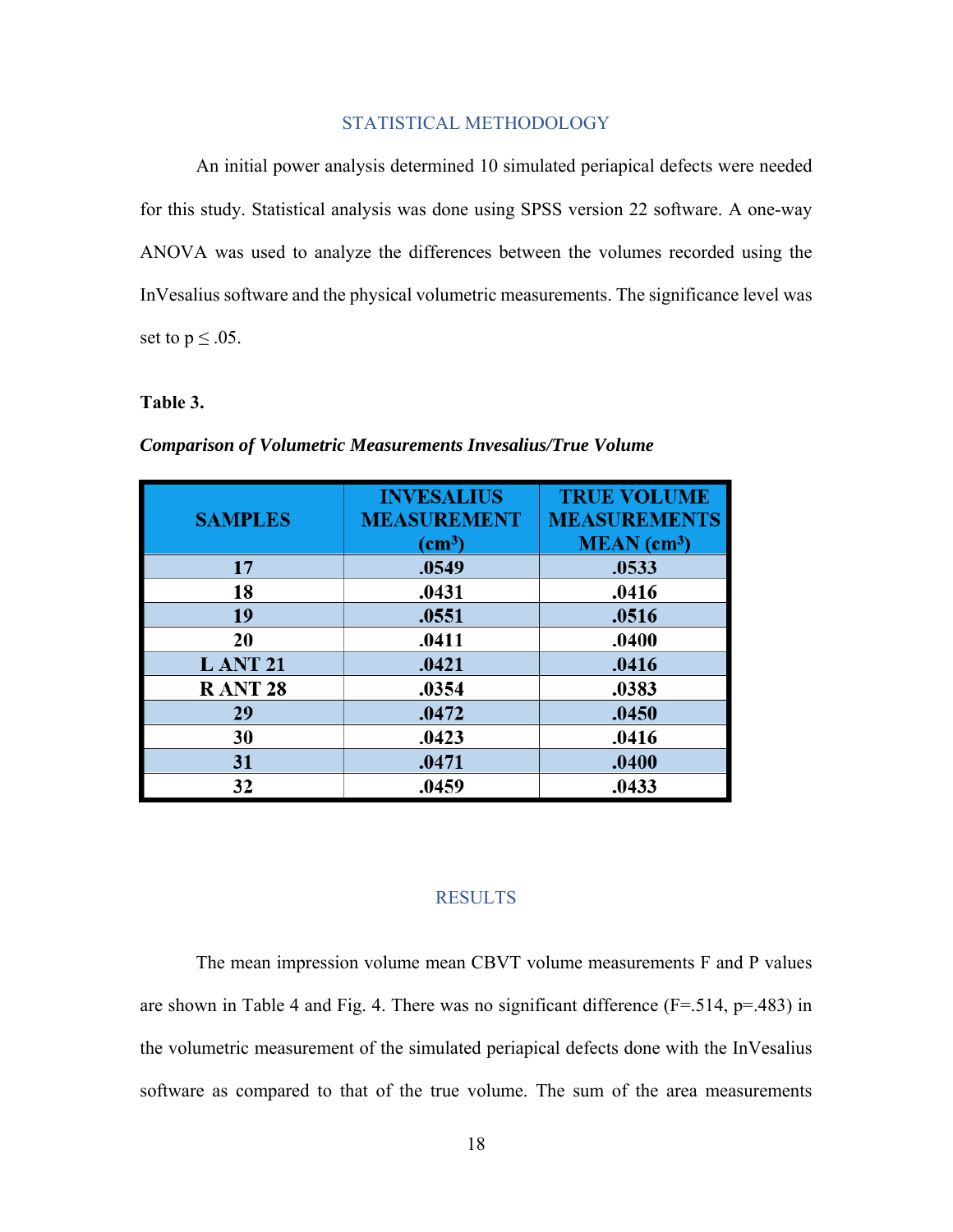determined with the InVesalius imaging software tool appeared to be close to the true volume (Fig 5).

# **Table 4.**

*Volumetric InVesalius Measurement of the defects Compared to the True Volume* 

| <b>SAMPLES</b>    |    | <b>MEAN</b> | SD   |      | p-value |
|-------------------|----|-------------|------|------|---------|
| <b>InVesalius</b> | 10 | .04542      | .006 | .514 | .483    |
| True<br>Volume    | 10 | .04363      | .005 |      |         |
|                   |    |             |      |      |         |



*Figure 4***. Comparison of Final Volume Measurements InVesalius and True Volume**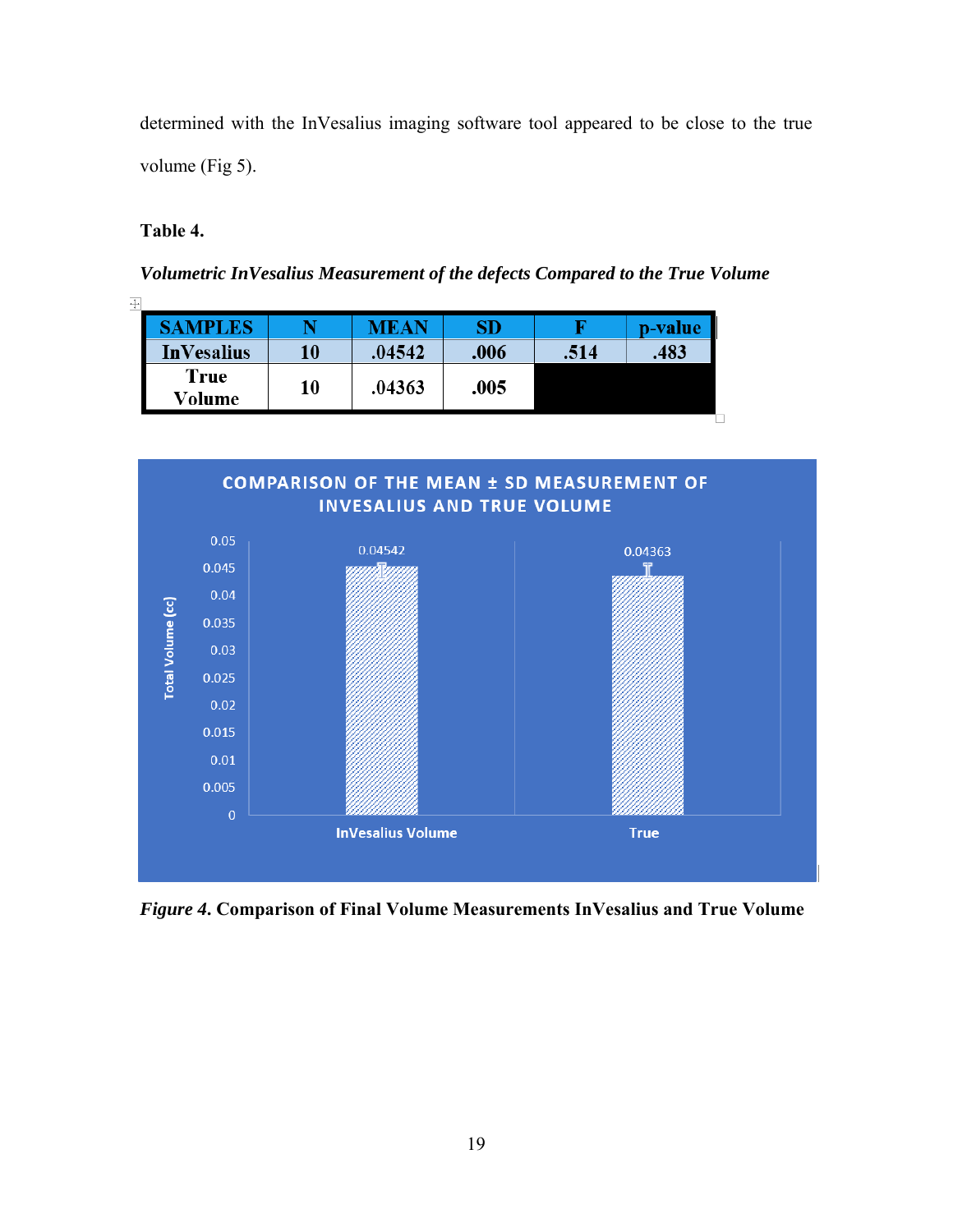

*Figure 5.* **Comparison of the Mean Measurement of True Volume and Invesalius Volume** 

### DISCUSSION

The purpose of this study was to evaluate the accuracy of InVesalius imaging software in determining the volume of the simulated periapical defects in a human cadaver mandible *in vitro* as compared to the true volume measured by the water displacement method (Hughes, 2005). Overall, data obtained in the present study revealed that the InVesalius imaging software was accurate in determining the volume of the simulated periapical defects in the human cadaver mandible as compared to the true volume. Previous research (Ahlowalia et al, 2013) analyzed bovine mandible as a substitute for human bone to assess the accuracy of CBVT in determining the volumetric measurement of artificial periapical defects. As there is a significant difference in the trabecular texture (dense or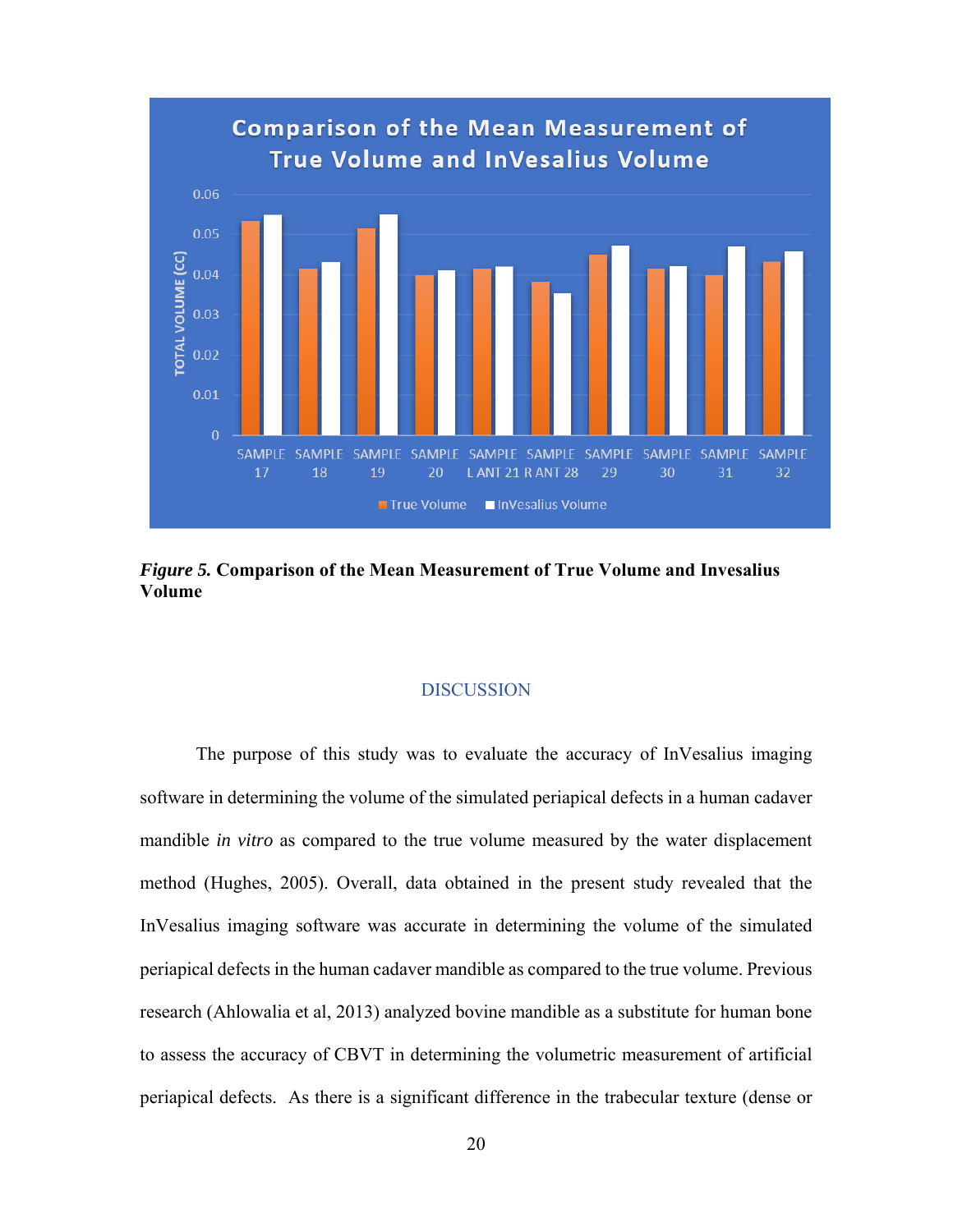medium) between bovine bone and human bone (Poumarat et al, 1993) extrapolating the results from earlier studies done on bovine bone may not be accurate in making clinical decisions. A distinctive aspect of this study was that a human cadaver mandible was used to create defects simulating periapical pathosis to mimic a clinical situation.

Previous researchers attempted to use two-dimensional measurements to measure the volume of the periapical lesions with some level of success. In this study, the accuracy of the software was directly compared to true volume, by the water displacement method which is the gold standard. Based on the results, this study suggests that the volumetric data obtained from the InVesalius imaging software is much more efficient in measuring the true volume.

A previous study investigating the outcomes of root canal retreatments with a sample size of 54 teeth revealed that preoperative measurement of periapical lesion size varied between 2-13 mm with a mean value of 4.2 mm. (Sundqvist et al, 1998). A number of animal and human models have been used in the past to create periapical defects that simulate periapical pathosis. In order to mimic various endodontic situations, many defect sizes of varying depth and diameters ranging from 1- 8 mm were created. (Kullendorff et al, 1988). The problem in finding a correct reference method for creating simulated periapical defects was the lack of diagnostic accuracy of radiographic methods in previous studies. In order to overcome the limitations associated with previous in-vitro studies it was essential to adopt a suitable in-vivo bone defect in the human cadaver model that is similar in size for testing the accuracy of the InVesalius software. Ten artificial periapical osseous defects simulating periapical pathosis of size 3.5 x 5mm was used for this study.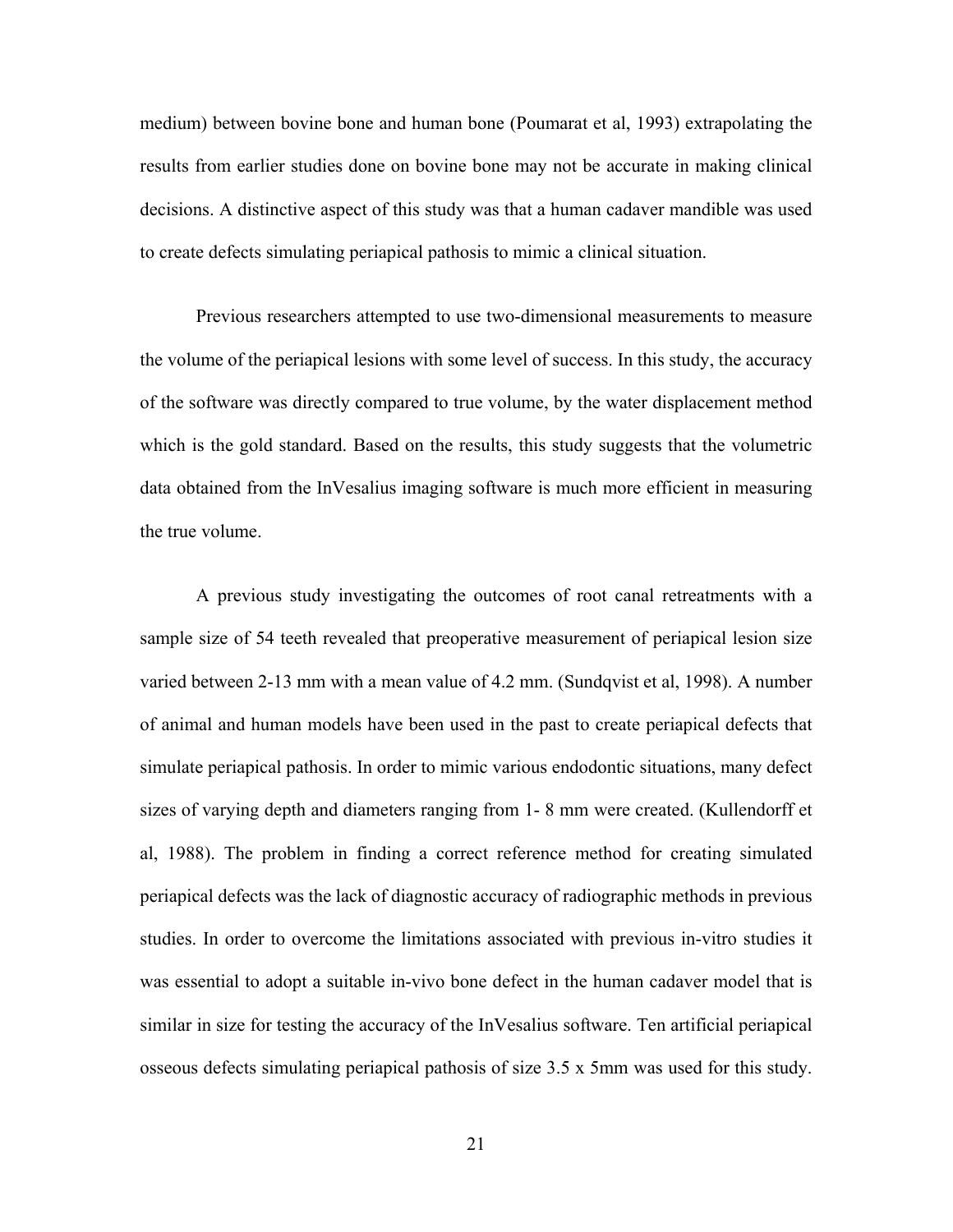Future research should focus on assessing the accuracy of CBVT software to obtain periapical volume of defects of different shapes, diameter and depth.

The periapical index scoring system described by Ostravik has been used for evaluating radiographic healing. One of the challenges of the periapical index was assessing the bone healing in cases that are questionable in terms of healing time after nonsurgical or surgical endodontic treatments and present a challenge in making clinical decisions. (Orstavik, 1996; Wu et al, 2005; Wu et al, 2009)**.** The periapical index scoring system was developed for assessment of the periapical region of single-rooted teeth; the overlapping anatomy of multi-rooted teeth may render a single radiograph undiagnostic for periapical index scoring. Calibration in using periapical index had the limitation of spending good deal of time and efforts of researchers and examiners in reviewing 100 radiographs and analyzing results of intra-rater and inter-rater reliability. Furthermore, the radiographs taken at the recall appointment must be able to reproduce the exact viewing angle as the immediate post-treatment radiograph in order to allow accurate comparison of the 2D images. CBVT technology can overcome the limitations of 2D radiography for assessing healing outcomes using the periapical apical index. With the advent of cone beam volumetric tomography for 3D imaging, the size, extent and position of the periapical lesions can be assessed accurately on three orthogonal planes for anterior and posterior teeth eliminating false negatives. This technology can be utilized in diagnosis, clinical evaluation and making treatment planning decisions in endodontics.

In the past, researchers have utilized linear measurements of the CBVT scans for determining the volumes of periapical defects using calibration cubes, spherical phantoms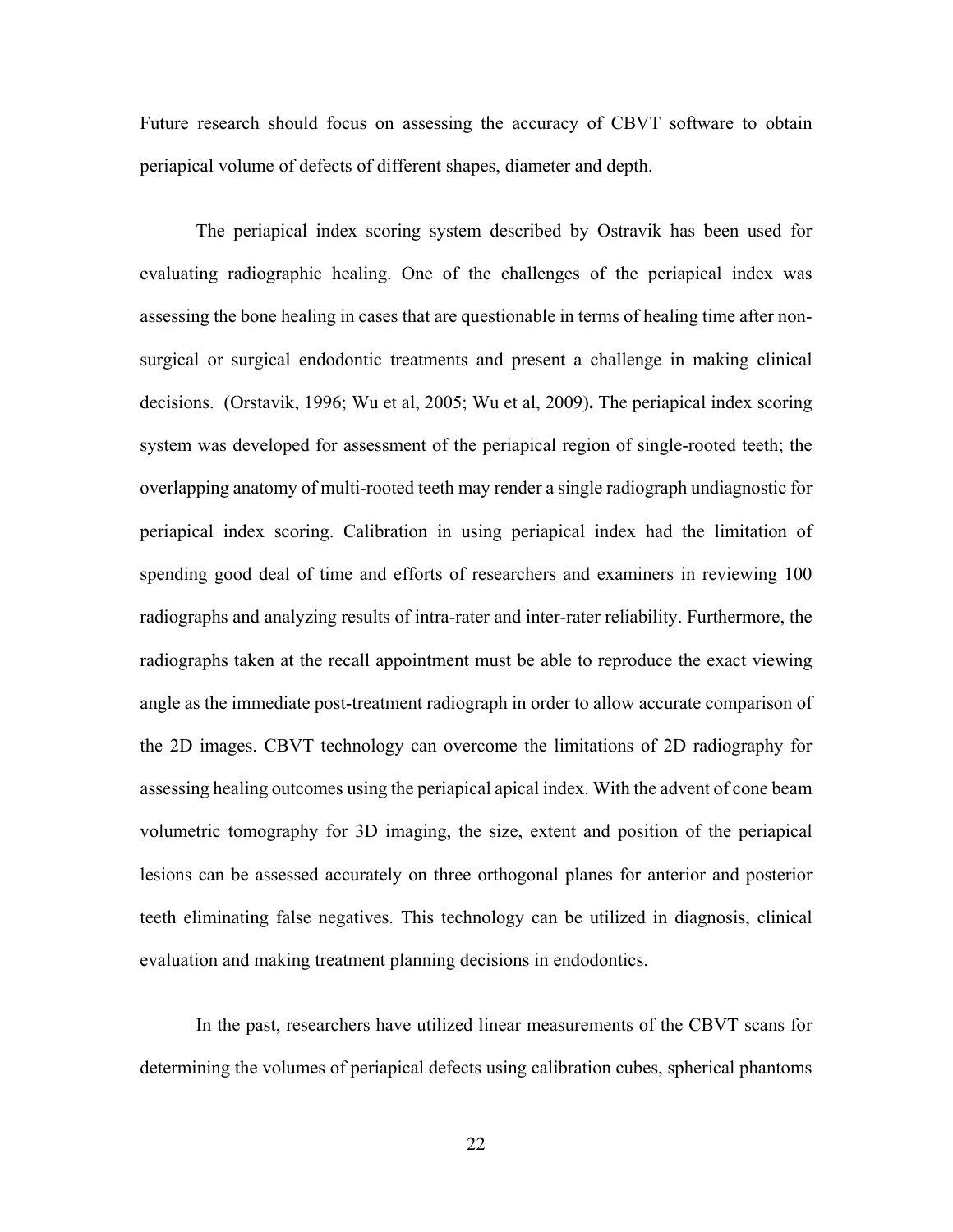and algorithms that compute the volume and surface area of the sphere**.** (Adisen et al, 2015; Fike, 2016). Linear measurements provide limited information and values in one plane in comparison to volumetric measurements. As the periapical lesions may have irregular or 3D shapes, the algorithm for calculating volume of the sphere cannot be applied. Linear accuracy of the measurements done by this method is inadequate to translate into a clinical setting. CBVT imaging with InVesalius software may provide clinically useful information in making diagnoses and in outcomes assessment. The volumetric data from the software may generate qualitative and quantitative measurements of bone that is accurate and reliable in assessing progression of healing after non-surgical endodontic and surgical endodontic treatment in a clinical setting. In the present study, the InVesalius software was able to do fast thresholding and segmentation of the high contrast CBVT scans to generate volumetric data of apical defects.

Different CBVT software programs have been utilized in the past to measure volumetric size of periapical defects (Ahlowalia et al, 2013; Adisen et al, 2015). Most of the software packages require manual tracing of the periapical defects on the CBVT slices in three orthogonal planes (axial, coronal and sagittal) to define the boundaries of the lesion to generate volumetric data. Based on the results, this has not been shown to be statistically accurate. Extrapolating the results to a clinical situation is not feasible. The advantage InVesalius software has in comparison to other software programs is the minimal manual thresholding with automated segmenting and volume rendering capability which makes it an efficient tool for making clinical decisions.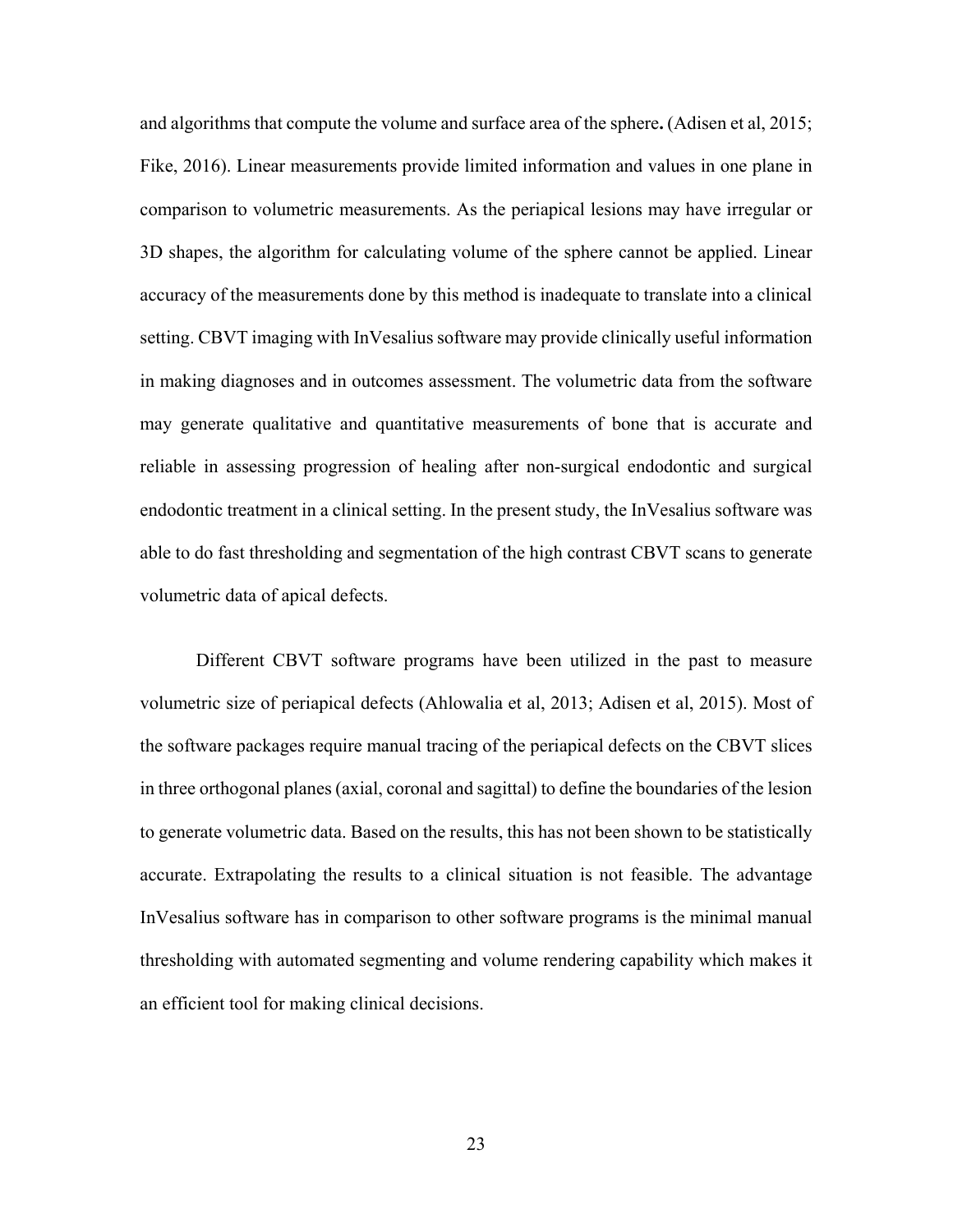The value of knowing the volumes of periapical lesions in the initial stages after non-surgical and surgical endodontic therapy can help endodontists reduce unnecessary treatments and unfavorable outcomes in teeth with persistence of apical radiolucency that have undergone adequate endodontic treatments. InVesalius software can import the DICOM files and perform manual or semiautomatic image segmentation and volumetric rendering of the thresholded periapical lesions for accurate prediction of periapical lesion size. As periapical lesion area and volume are important predictors of early stages of apical periodontitis, this knowledge can help the endodontists in early recognition and intervention as needed.

Success and failure are two broad terms in endodontics and must be defined in a clinical situation. A radiographically detectable periapical lesion with no clinical signs and symptoms may represent failure biologically; however, from a clinical stand point it may be considered successful treatment. Shared decision making in this situation helps to make decisions based on the best available clinical evidence that balances risks, benefits and outcomes. Adequate knowledge is required to help the clinician in making the best clinical decision. Information derived from the InVesalius technology can help determine the progression of healing by accurately determining the volume of the periapical defects and help the clinician make important clinical decisions (Reit et al, 1998).

In the present study, a dry human cadaver mandible was used. All the scans obtained from CBVT were high contrast for volumetric analysis by the software. Further research should take into consideration soft tissue components as the attenuation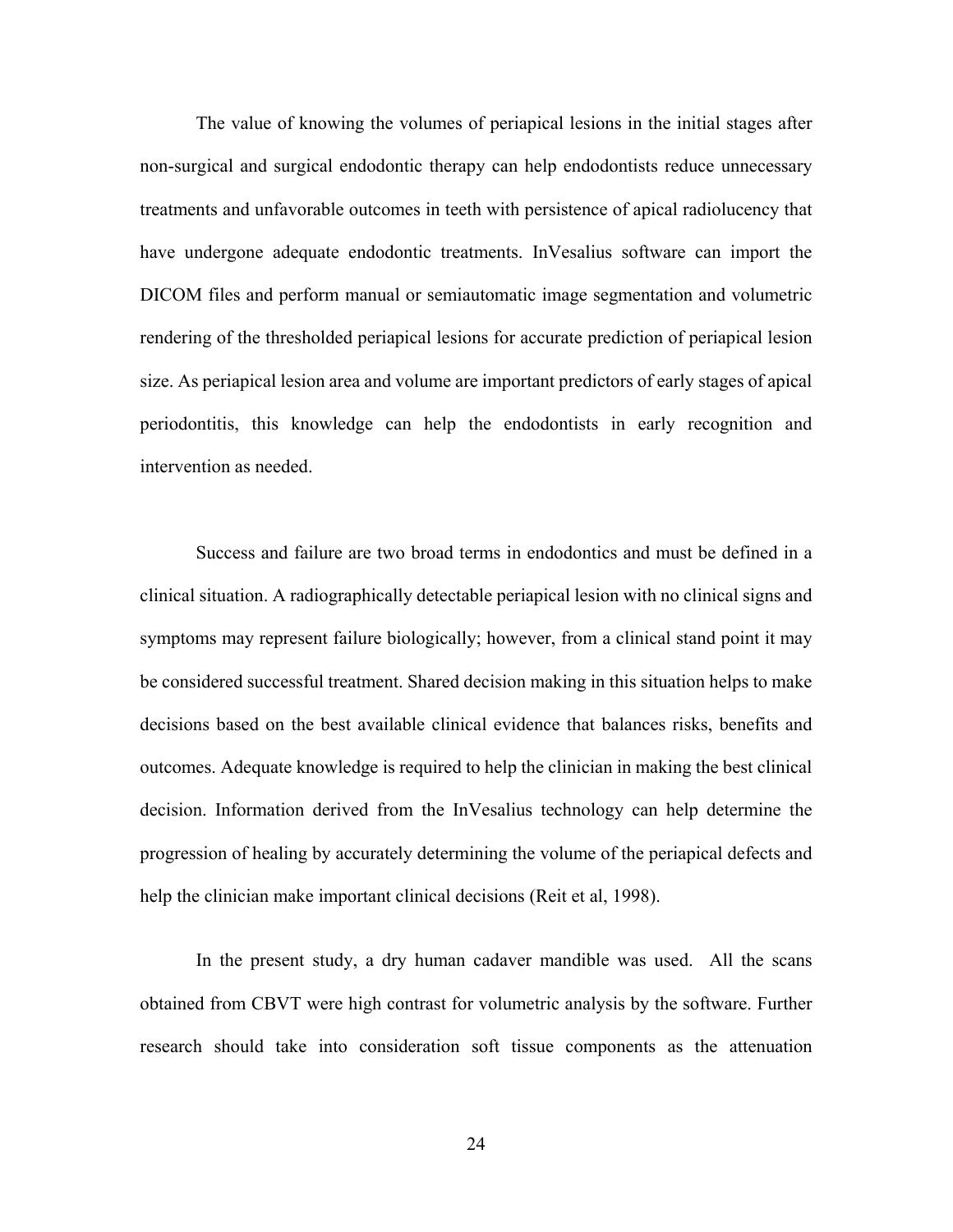coefficients can significantly affect the contrast and quality of the final CBVT image before volume rendering.

The results of the study met the success criteria proving that the automated thresholding, segmentation and volume rendering as compared to the manual process is accurate and could save time for the endodontist in a clinical setting. Future directions should apply this process and compare the computer segmented volumes to oral radiologist hand segmented volumes. One of the limitations of the study was the intra-rater reliability analysis that was not performed because of lack of resources. In future studies, intra-rater reliability needs to be established to ensure any differences in volumetric measurements generated by InVesalius software. Despite this limitation, the volumetric data generated by the InVesalius software was an accurate representation of the true volume because of the automated volume rendering capability.

InVesalius software, proved to be a reliable method in determining the volumes of simulated periapical osseous defects in the human cadaver mandible as compared to the true volume measured through the water displacement method. This study confirmed that InVesalius software is a useful imaging technique which can provide significant information in monitoring progression of healing outcomes of endodontic treatment. Further clinical studies are required to test the accuracy of the CBVT InVesalius software to measure the volumes of periapical lesions *in vivo*.

The present study validated that InVesalius software is an accurate tool for volumetric rendering and measurement of endodontic defects. The world of CBVT 3D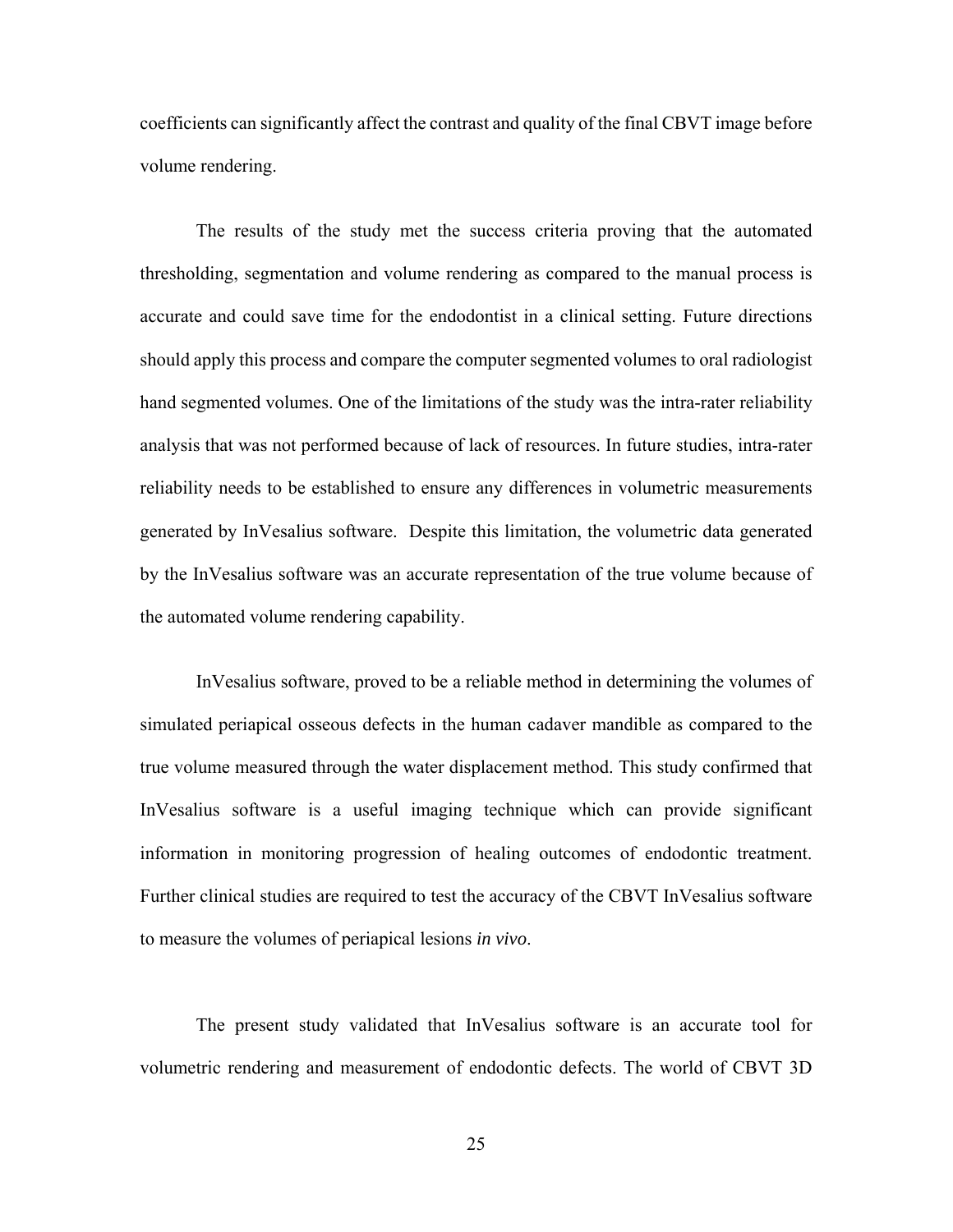imaging and third-party software programs are constantly evolving. InVesalius is a reliable tool for volumetric rendering and measurement of endodontic defects. CBVT manufacturers like Carestream and others can adopt the concept and license the InVesalius software or incorporate the software as add-ons to improve the efficiency and quality of custom applications to determine volumetric data. The proprietary CBVT viewing software companies could integrate the features of the software into one of their own modules to make it easier for clinicians to monitor the progression of healing of periapical defects. Proper education and training will significantly enhance the ability of all clinicians to comfortably interpret the scans and determine volumes of periapical lesions without submitting the data volume for an expert second opinion.

### **CONCLUSIONS**

In this study, CBVT imaging with InVesalius software was accurate in determining the volume of simulated periapical defects in a human cadaver mandible as compared to true volume.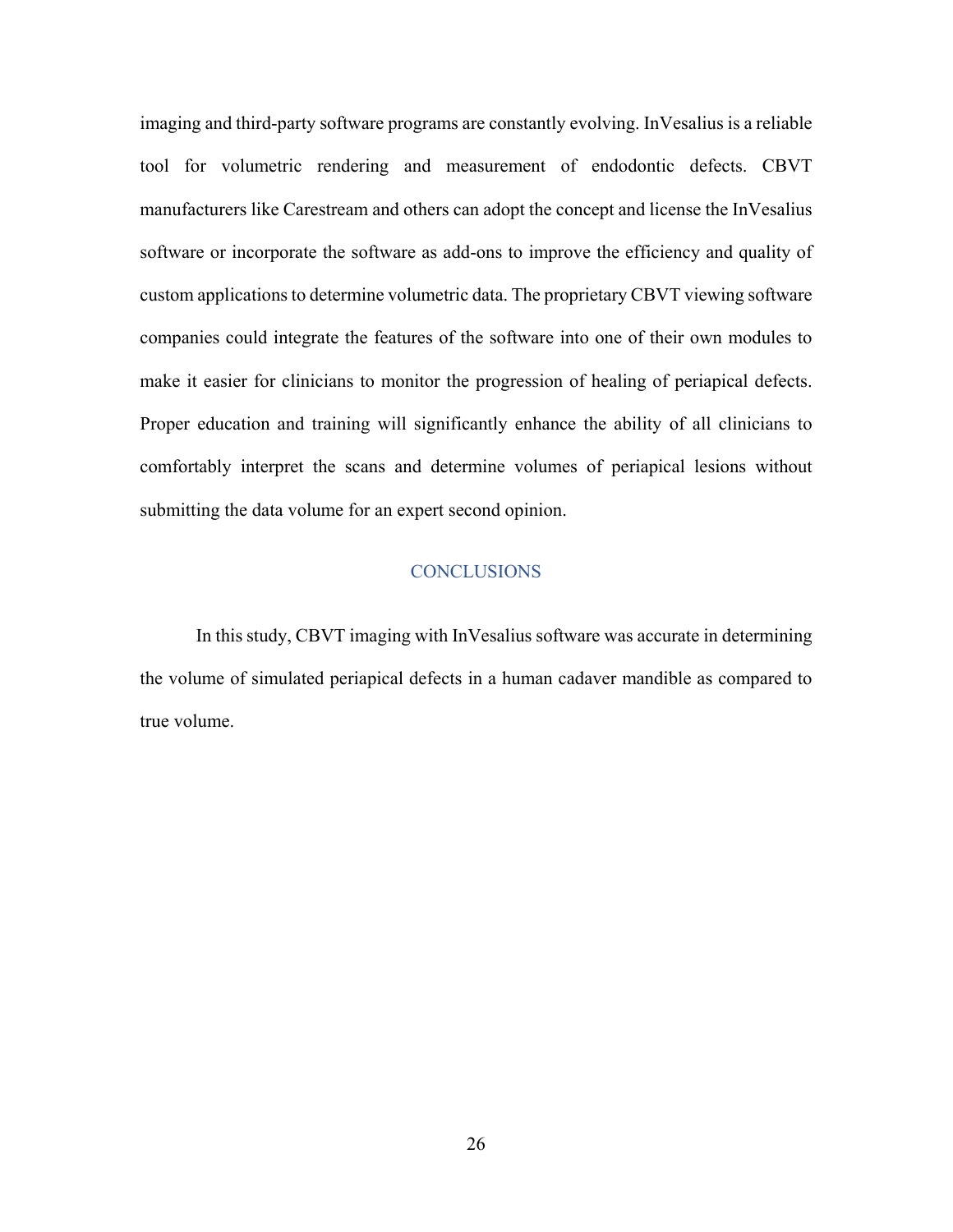### **REFERENCES**

- 1. Adisen M, Yilmaz S, Misirlioglu M, Atil F. Evaluation of volumetric measurements on CBCT images using stafne bone cavities as an example. Medicina Oral, Patologia Oral Y Cirugia Bucal. 2015; 20:580-586
- 2. Ahlowalia MS, Patel S, Anwar HM, Cama G, Austin RS, Wilson R, Mannocci F. Accuracy of CBCT for volumetric measurement of simulated periapical lesions. Int Endod J. 2013; 46:538-546
- 3. Al-Nuaimi N, Patel S, Foschi F, & Mannocci F.The detection of simulated periapical lesions in human dry mandibles with cone-beam computed tomography: a dose reduction study. Int Endod J. 2016; 49:1095-1104
- 4. Arai Y, Hashimoto K, Iwai K, Shinoda K. Fundamental efficiency of limited conebeam X-ray / CT (3DX multi image micro CT) for practical use. Dent Radiol (In Japanese), 2000;40:145-54
- 5. Arai Y, Tammisalo E, Hashimoto K, & Shinoda K. Development of a Compact Computed Tomographic Apparatus for Dental Use. Dentomaxillofacial Radiology. 1999; 28:245-8
- 6. Arasu E. Evaluation of Volumetric Change of Periapical Lesions after Apicoectomy as a Measure of Postsurgical Healing Utilizing Cone Beam Computed Tomography. 2017. Masters dissertation. VCU Retrieved from http://scholarscompass.vcu.edu/etd/4740
- 7. Bender I.B, Seltzer S. Roentgenographic and direct observation of experimental lesions in bone II. J Am Dent Assoc.1961; 62:708-16
- 8. Bhasker S. N. Periapical lesion types, incidence and clinical features. Oral Surgery, Oral Medicine and Oral Pathology. 1966; 21:657-71
- 9. Brown A.A, Scarfe W.C, Sheetz J. P, Silveria A.M, & Farman A. Linear Accuracy of cone beam CT derived 3D images. Angle Orthodontist Research Education Foundation. 2009; 79:150-7
- 10. Brynolf I.A. histological and roentgenological study of the periapical region of human upper incisors. Ondontol Revy. 1967; 18:1-76
- 11. Bystrom A, Sundqvist G. Bacteriologic evaluation of the efficacy of mechanical root canal instrumentation in endodontic therapy. European Journal of Oral Sciences. 1981; 89:321-28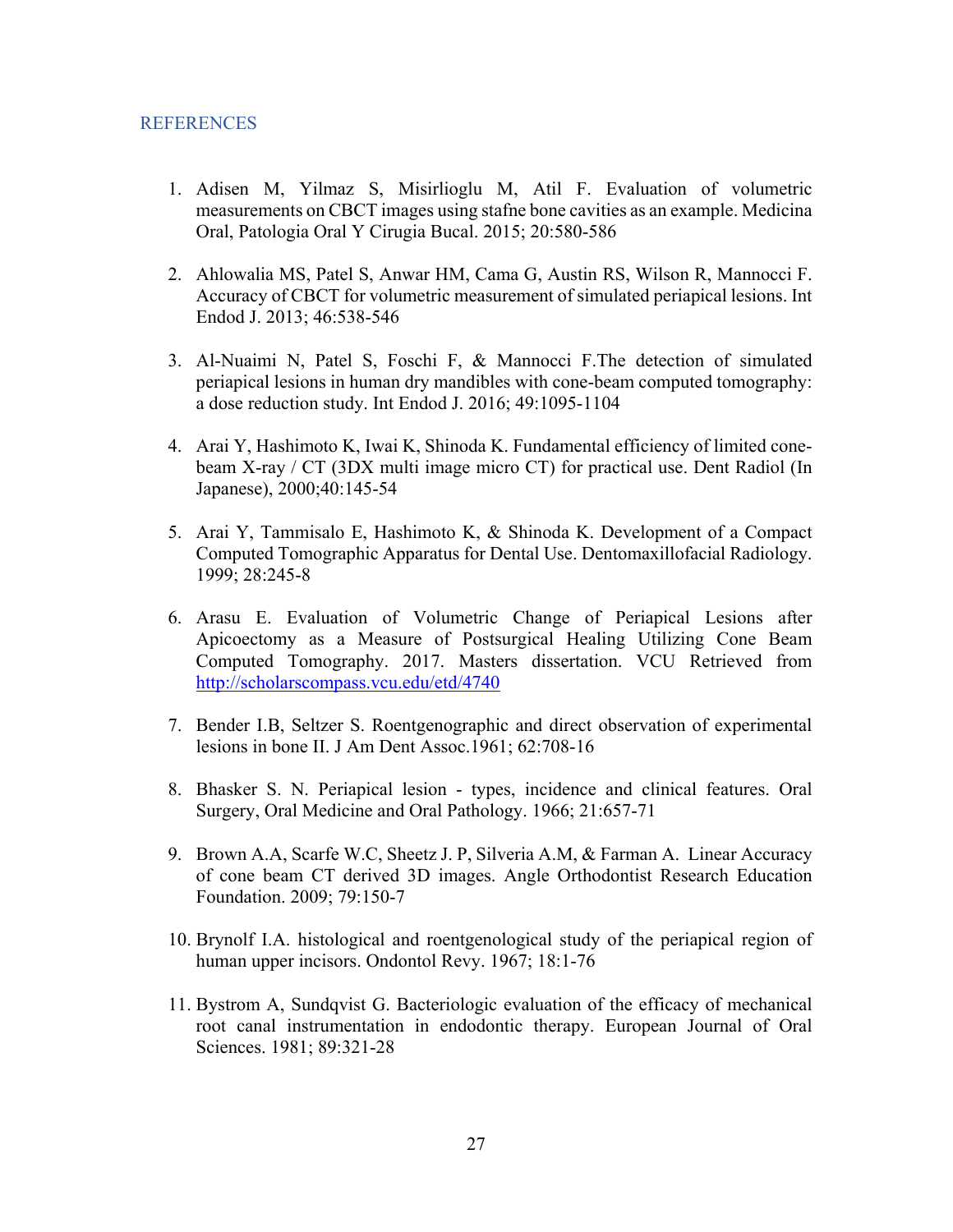- 12. Cotton T, Geisler T, Holden D, Schwartz SA, Schindler WG. Case report/clinical technique: Endodontic Applications of Cone-Beam Volumetric Tomography. J Endod. 2007; 33:1121-1132
- 13. Damstra J, Fourie Z, Huddleston Slater, James J.R, Ren,Yijin. Accuracy of linear measurements from cone-beam computed tomography-derived surface models of different voxel sizes. American Journal of Orthodontics and Dentofacial Orthopaedics.2010;137:11-7
- 14. Esposito S, Cardaropoli M, & Cotti E. A suggested technique for the application of the cone beam computed tomography periapical index. Dentomaxillofacial Radiol. 2011; 40:506-12
- 15. Estrela C, Bueno M.R, Azevedo, B.C, Azevedo J.R, Pecora J.D. A new periapical index based on cone beam computed tomography. J Endod. 2008;34: 1325-31
- 16. Fike J.Assessment of changes in the size of periapical radiolucencies 3-12 months post non-surgical root canal treatment using CBCT imaging.2017. A pilot study VCU retrieved from http;//scholarscompass.vcu.edu.etd/4139
- 17. Forsberg J. Estimation of the root filling length with the paralleling and bisectingangle techniques performed by undergraduate students. Int Endod J.1987; 20:282- 86
- 18. Goldman M, Pearson A, Darzenta N.Endontic Success; who's reading the radiograph? Oral Surg Oral Med Oral Pathol. 1972; 33:432-77
- 19. Goldman M, Pearson A, Darzenta N. Reliability of radiographic interpretation. Oral Surg Oral Med Oral Pathol.1974;38:287-93
- 20. Hedeşiu M, Bāciuţ M, Bāciuţ G, Nackaerts O, Jacobs R. Comparison of cone beam CT device and field of view for the detection of simulated periapical bone lesions. Dentomaxillofacial Radiology. 2012; 41:548-552
- 21. Hughes S. W. Archimedes revisited: a faster, better and cheaper method of accurately measuring the volume of small objects. Physics Education.2005;40: 468-74
- 22. Kullendorff B, Gröndahl K, Rohlin M, Henrikson C. Subtraction radiography for the diagnosis of periapical bone lesions. Endod Dent Traumatol. 1988; 4:253-259
- 23. Langeland K. Histologic evaluation of pulp reactions to operative procedures. Oral Surgery, Oral Medicine, And Oral Pathology.1959;12:1235-48
- 24. Lin L, Shovlin F, Skribner J, Langeland K. Pulp biopsies from the teeth associated with periapical radiolucency. J Endod.1984;10:436-48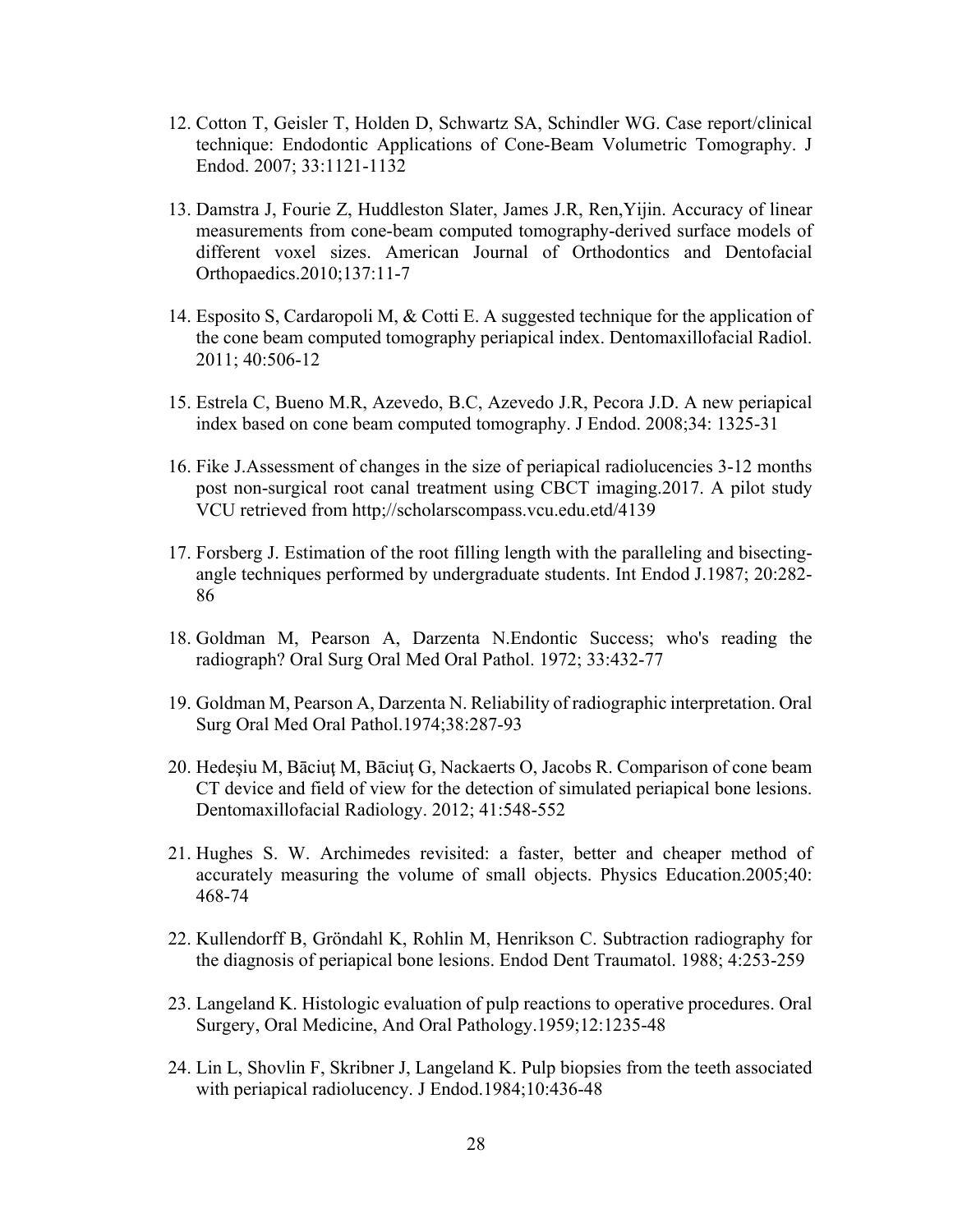- 25. Lofthag-Hansen S, Huumonen S, Gröndahl K, Gröndahl H. Limited cone-beam CT and intraoral radiography for the diagnosis of periapical pathology. Oral Surg, Oral Med, Oral Pathol, Oral Radiol, Endod. 2007; 103:114-9
- 26. Mazlin Z. V.Do we really need to thank the Beatles for the financing of the development of computed tomography scanner? Journal of Computer Assisted Tomography. 2012; 36:161-164
- 27. Molteni R. Oral and maxillofacial radiology: Prospects and challenges of rendering tissue density in Hounsfield units for cone beam computed tomography. Oral Surgery, Oral Medicine, Oral Pathology and Oral Radiology. 2013;116: 105-119.
- 28. Mozzo P, Procacci C, Tacconi A, Tinazzi Martini P, Bergamo Andreis I. A new volumetric CT machine for dental imaging based on the cone-beam technique: preliminary results. Radiol.1998;8:1558-64.
- 29. Orstavik D, Kerekes K, Eriksen H. The periapical index: a scoring system for radiographic assessment of apical periodontitis. Endod Dent Traumatol.1986; 2:20- 34
- 30. Orstavik D. Time-course and risk analyses of the development and healing of chronic apical periodontits in man. Int Endod J. 1996; 29:150-55
- 31. Patel S. New dimension in endodontic imaging: Part 2. Cone beam computed tomography. Int Endod J. 2009:42:463-75.
- 32. Patel S. D. The potential applications of cone beam computed tomography in the management of endodontic problems. Int Endod J. 2007; 40:818-30.
- 33. Patel S, Durack C, Abella F, Shemesh H, Roig M, Lemberg K. Cone beam computed tomography in Endodontics - a review. Int Endod J. 2015; 48:3-15.
- 34. Poumarat G, Squire P. Comparison of mechanical properties of human, bovine bone and a new processed bone xenograft. Biomaterials. 1993; 14:337-340.
- 35. Paula-Silva F, Wu M, Leonardo M, Bezerra da Silva L, Wesselink P. Accuracy of periapical radiography and cone-beam computed tomography scans in diagnosing apical periodontitis using histopathological findings as a gold standard. J Endod. 2009; 35:1009-12
- 36. Reit C, Kvist T. Endodontic retreatment behaviour: the influence of disease concepts and personal values. Int Endod J.1998; 31:358-63
- 37. Ricucci D. Histologic features of apical periodontitis in human biopsies. Endod Topics.2004;8:68-87